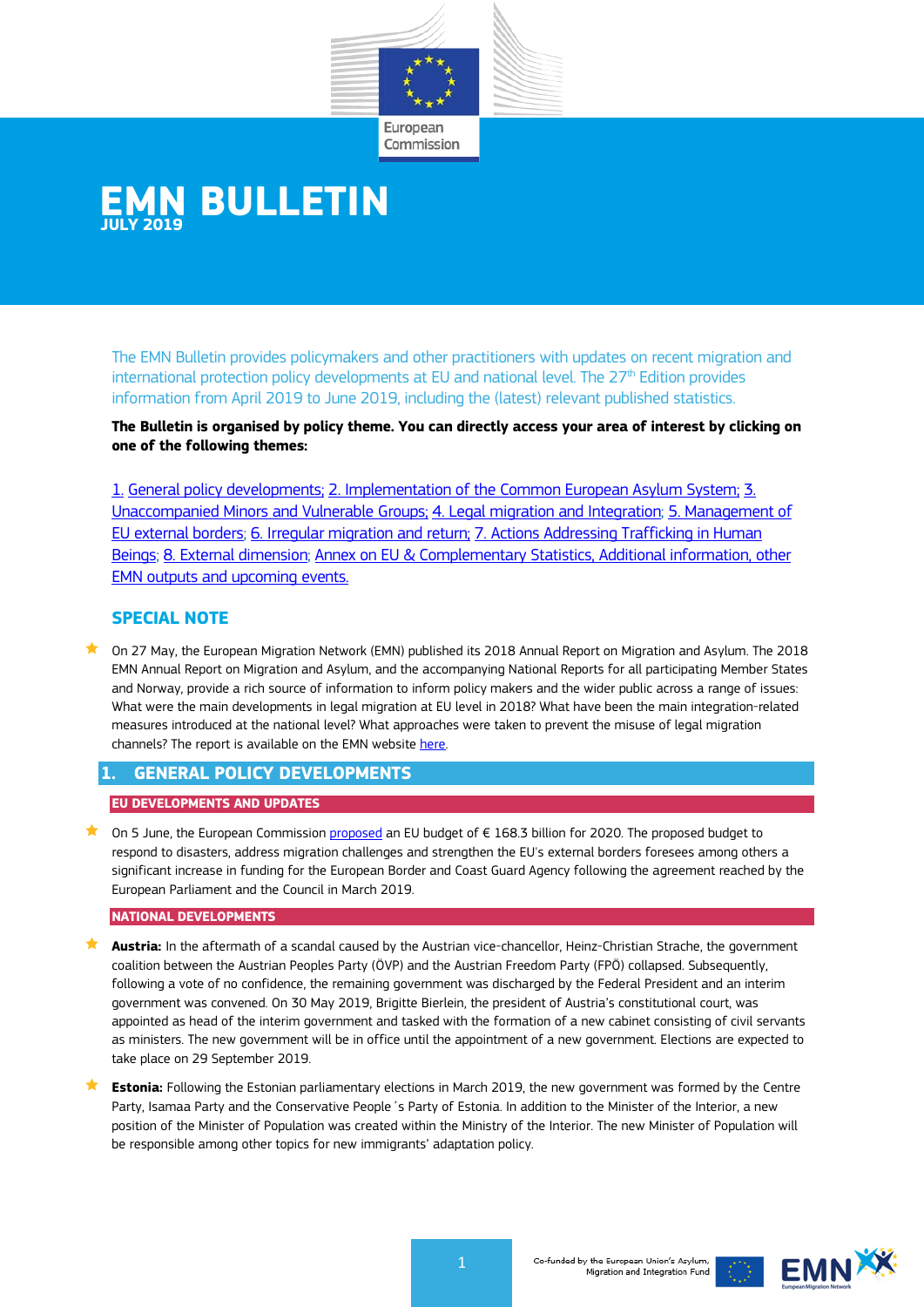**Finland**: On 6 June, the President of the Republic appointed [Finland's 75th Government.](https://vnk.fi/en/article/-/asset_publisher/rinteen-hallitus-nimitettiin) The Government led by Prime Minister Antti Rinne has 19 ministers. The Social Democratic Party has seven ministers, the Centre Party five, the Greens in Finland three, the Left Alliance two, and the Swedish People's Party of Finland two. Ms Maria Ohisalo (the Greens) is the new Minister of the Interior responsible for migration issues.

**The Netherlands:** The Dutch Minister of Migration [resigned](https://www.tweedekamer.nl/kamerstukken/plenaire_verslagen/kamer_in_het_kort/staatssecretaris-harbers-stapt-op-fouten) on 21 May 2019. The primary reason for this was criticism on the way the Ministry of Justice and Security presented statistics on criminal offences committed by asylum seekers in a report. On 11 June, the new Minister was appointed.

Since 1 May 2019, the Minister of Migration no longer had the [possibility](https://ind.nl/en/news/pages/discretionary-power-abolished-with-effect-from-1-may.aspx) to grant residence permits based on "discretionary authority". In the Netherlands, the Minister of Migration had the authority to grant a residence permit to persons in a distressing situation when the person in question did not qualify for any other regular residence permits. This concerned for example cases of children of asylum seekers who had spent many years in the Netherlands but did not qualify for a residence permit. Simultaneously with the abolishment of the discretionary power, the Managing Director of the Immigration and Naturalisation Service (IND) will be [mandated](https://ind.nl/en/news/pages/discretionary-power-abolished-with-effect-from-1-may.aspx) to assess officially whether a distressing situation exists during the first application procedure in the Netherlands which warrants the issuing of a regular temporary residence permit. Third-country nationals who apply for a regular or an asylum residence permit for the first time can indicate whether special circumstances apply. The IND will include this in its assessment of the application. It is not possible to submit a separate application for distressing circumstances.

 **Poland**: On 4 June, the new Minister of Interior and Admnistration, Mrs. Elżbieta Witek, took charge, replace the former minister Mr. Joachim Brudziński.

# <span id="page-1-0"></span>**2. IMPLEMENTATION OF THE COMMON EUROPEAN ASYLUM SYSTEM**

#### **EU DEVELOPMENTS AND UPDATES**

- On 24 June, the European Asylum Support Office (EASO) [launched](https://ecre.us1.list-manage.com/track/click?u=8e3ebd297b1510becc6d6d690&id=d9e3a254c9&e=684d4d3248) its Annual Report on the Situation of Asylum in the European Union for 2018. The report aims to provide an overview of the situation of asylum in the EU+ and the practical functioning of the Common European Asylum System (CEAS), describe and analyse flows of applicants for international protection, major developments in legislation and policies. In 2018, asylum applications in the EU+ decreased for the third consecutive year in 2018, returning to pre-crisis levels.
- On 8 May, EASO [published](https://www.easo.europa.eu/courts-and-tribunals) a chapter on the detention of applicants for international protection in the context of the Common European Asylum System (CEAS) as part of its Professional Development Series. The series seeks to create professional development materials to provide courts and tribunal members with a comprehensive overview of the CEAS. The chapter on detention contains two parts: a Judicial Analysis and a Compilation of Jurisprudence.

#### **LATEST RELEVANT STATISTICS**

 $\bigstar$  On 17 June, Eurostat [published statistics](https://ec.europa.eu/eurostat/statistics-explained/pdfscache/13562.pdf) on asylum seekers in 2019. In the first quarter of 2019, the number of firsttime asylum applicants in the EU-28 increased by 10 % compared with the same quarter of 2018 and increased by 4 % compared with the fourth quarter of 2018. The number of asylum applicants increased most in absolute terms for citizens of Venezuela (6 600 more applicants compared with the first quarter of 2018), followed by Colombians (4 400 more) and Afghans (2 600 more). Germany accounted for 26 % of all first-time applicants in the EU Member States followed by France (28 100, or 18%) and Spain (25 800, or 16 %).

#### **NATIONAL DEVELOPMENTS**

**Austria:** On 21 May, the Austrian Federal Minister of the Interior [enacted](https://www.ris.bka.gv.at/Dokumente/BgblAuth/BGBLA_2019_II_123/BGBLA_2019_II_123.html) a regulation that, among others, limited the recognition fee to  $\epsilon$  1.50 per hour for asylum seekers who are involved in non-profit ancillary activities. This regulation was **annulled** by the newly appointed Federal Minister of the Interior on 23 May.

On 8 May, the Austrian Regulation on Countries of Origin was [adapted](https://www.ris.bka.gv.at/Dokumente/BgblAuth/BGBLA_2019_II_113/BGBLA_2019_II_113.html) and Namibia, the Republic of Korea and Uruguay were added to the list of safe countries of origin. On 5 June, Sri Lanka wa[s deleted](https://www.ris.bka.gv.at/Dokumente/BgblAuth/BGBLA_2019_II_145/BGBLA_2019_II_145.html) from the list of safe countries of origin.

 **Cyprus:** On 18 June, the new Administrative Court for International Protection began operating. From 18 July onwards, after the rejection of an asylum application, third-country nationals may submit their appeal to the new Administrative Court for International Protection. Any appeal already submitted to the existing Refugee Reviewing Authority (RRA) will still be examined by the RRA.

On 17 May, a Decision of the Minister of Labour and Social Insurance, based on the relevant provisions of the Cyprus Refugee Law, was published in the Official Gazette of the Republic, according to which applicants for international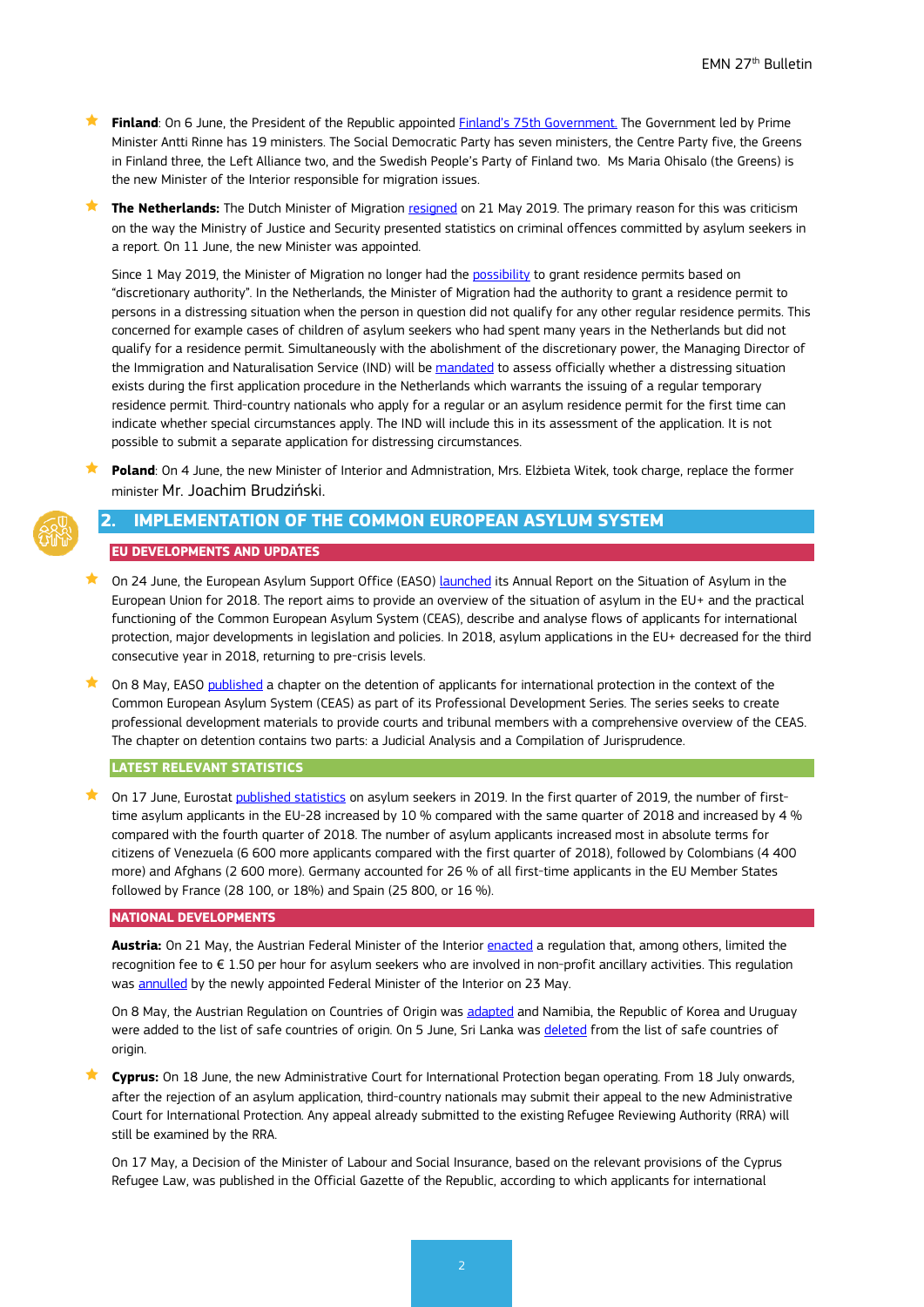protection have the right to access new, extended sectors of the labour market. The applicants for international protection can now work, one month after the submission of their asylum application, in specific professions in, for example animal shelters, restaurants, recreation centres, and hotels, next to the sectors they already were allowed to work (e.g. agriculture, fishery, manufacturing, waste management).

Twenty-one additional staff (13 case workers and 8 clerical staff) were recruited at the Asylum Service in order to deal with the increasing applications for international protection. The new staff is currently being trained by national trainers, EASO and UNHCR**.**

 **Finland:** An independen[t survey report](https://intermin.fi/en/article/-/asset_publisher/riippumaton-selvitys-turvapaikkaprosessia-on-kehitettava-kokonaisuutena) of the asylum procedure in Finland published in June provides information on the standards and efficiency of the asylum procedure and the asylum applicants' legal protection. The survey, examining the entire procedure and all authorities involved, was the first of its kind.

The Finnish Immigration Service is currently developing the general legal [counselling](https://migri.fi/en/press-release/-/asset_publisher/turvapaikanhakija-saa-pian-tietoa-turvapaikkaprosessista-myos-videoil-1) provided at reception centres; asylum seekers will soon receive information about the asylum processes also on video. The counselling refers to providing information about legal aid related to the asylum process and assistance in finding legal aid, which are part of the duties of the centre.

 **France:** An [information note](http://circulaire.legifrance.gouv.fr/pdf/2019/04/cir_44596.pdf) on the missions and the functioning of temporary accommodation centres (CPH) was published on 18 April 2019. It describes the conditions of admission of beneficiaries of international protection in these centres, and specifies their operating guidelines and their missions, as well as their relationships with the existing integration schemes.

 **The Netherlands**: A new protection status was [established](https://zoek.officielebekendmakingen.nl/stcrt-2019-24564.pdf) for third-country nationals who are terminally ill. Temporary residence permit could be granted to persons who are residing on Dutch territory, who only receive palliative care and who are in the terminal phase of their illness, which means that it is expected that they will pass away within 6 to 18 months. All cases will concern somatic illnesses, of which most are cancer. HIV and psychiatric disorders, such as being chronically suicidal, are outside the scope of this protection status.

The Minister of Migration [informed](https://www.rijksoverheid.nl/actueel/nieuws/2019/05/15/ketenmariniers-aan-de-slag) the House of Representatives about further tightening the regime concerning criminal asylum seekers and asylum seekers causing troubles. Problems in and around the reception centres caused by asylum seekers, and in particular around the migrant application centre in Ter Apel, have been the motive for this tightening of approach. At the national level, additional security measures are also taken. One recent development has been the appointment of three dedicated contact persons coming from the police and reception agency to tackle problems concerning asylum seekers causing trouble. Other steps taken are special reception centres with a stringent regime for trouble-makers and prioritizing asylum procedures for trouble-makers.

 **Slovak Republic**: The Migration Office of the Ministry of Interior of the Slovak Republic published a methodological guide o[n Competencies of Social Workers in Preventing and Resolving Crisis Situations](https://www.minv.sk/?tlacove-spravy-6&sprava=vymena-skusenosti-z-riesenia-konfliktov-v-azylovych-zariadeniach-a-v-procese-integracie&subor_spravy=336986) targeting social field workers in asylum facilities. The guide defines a basic framework for preventing and addressing major crisis situations which social workers may encounter.

#### *Relocation and Resettlement*

- **★ Croatia:** In May, in the framework of the Croatian resettlement programme, 50 Syrian citizens arrived in the reception centre for asylum seekers in Kutina. Four representatives of the Ministry of the Interior participated in the study visit from June 24 to June 28, 2019 as part of the resettlement programme. The study visit aimed to exchange experiences and best practices with Portuguese colleagues while Portugal was conducting a selection mission in Turkey, Ankara.
- **Portugal:** In the reporting period, 16 relocations and 62 resettlements (from Turkey) to Portugal were carried out.
- **Spain:** As of 20 June, a total of 583 resettlements to Spain were carried out since January.
- **★ Sweden:** Following a proposal by the government, the [Swedish Parliament decided](https://www.riksdagen.se/sv/dokument-lagar/arende/betankande/forlangning-av-lagen-om-tillfalliga-begransningar_H601SfU26) on 18 June 2019 to extend a Temporary Act, which was originally adopted in 2016 and was set to expire this summer, by another two years. This act restricted the possibilities of foreign nationals to be granted certain types of residence permits in Sweden and aimed to lower certain Swedish asylum standards to the minimum level as required by EU and international law. Among other elements, the Act introduced temporary residence permits for beneficiaries of international protection (instead of permanent permits), restricted the right to family reunification, especially for beneficiaries of subsidiary protection, and limited the possibilities to be granted a residence permit on humanitarian grounds. The Temporary Act will now continue to apply until 19 July 2021. The Parliament also decided, however, that beneficiaries of subsidiary protection will have the right to be joined by family members again, under similar conditions as persons with refugee status. This means that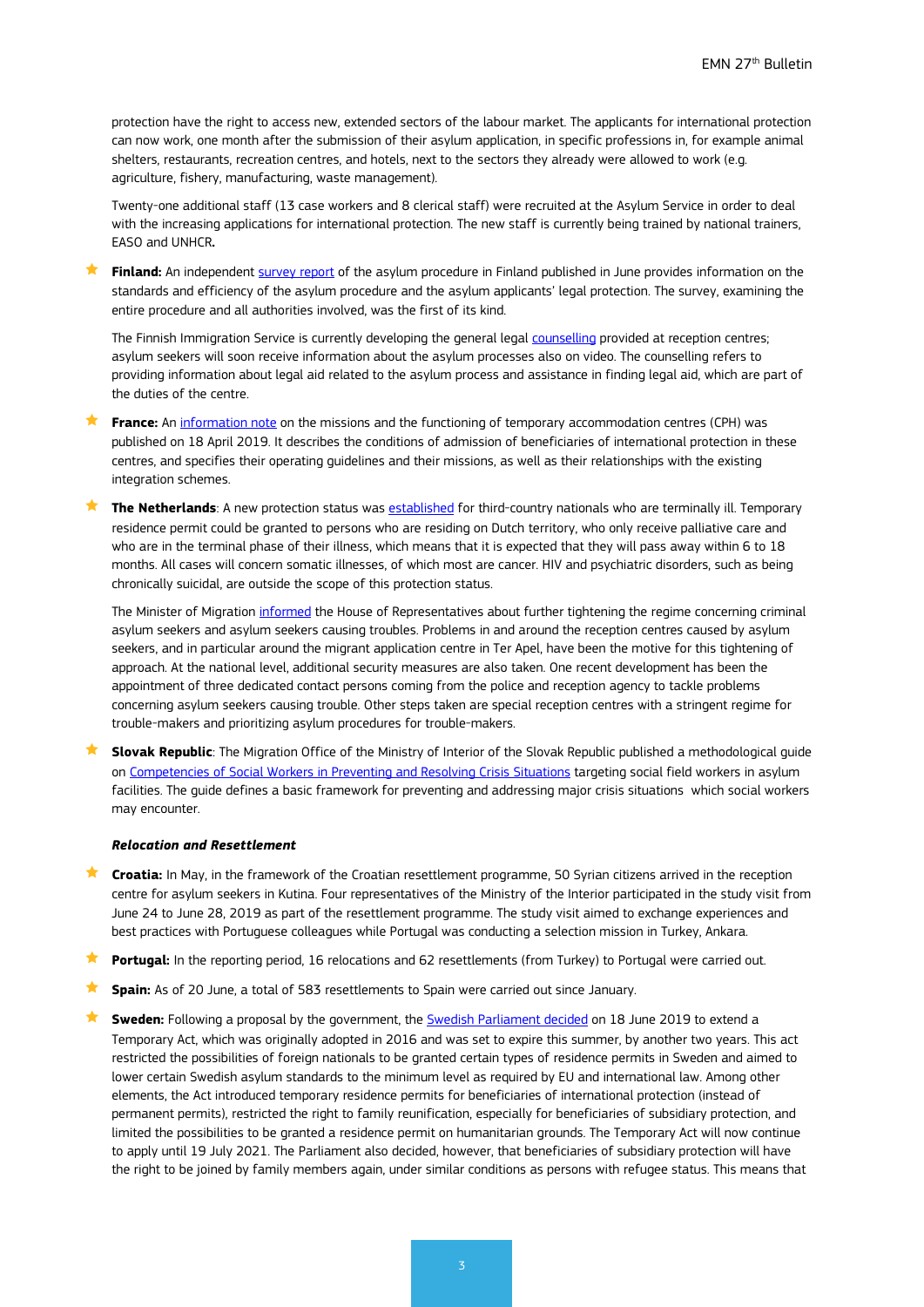some of the restrictions introduced by the Temporary Act of 2016 have been relaxed again regarding this particular aspect.

To move from temporary rules to more permanent and long-term ones again, the government decided to launch a comprehensive [parliamentary inquiry](https://www.regeringen.se/pressmeddelanden/2019/06/parlamentarisk-kommitte-ska-utreda-migrationspolitiken/) into how Swedish migration policy, mainly concerning asylum and family reunification, can be based on a long-term vision that has broad support in Parliament. According to the government, Sweden's migration policy shall be humane, legally certain, and effective.

# <span id="page-3-0"></span>**3. UNACCOMPANIED MINORS AND VULNERABLE GROUPS**

#### **EU DEVELOPMENTS AND UPDATES**

 $\blacktriangleright$  No new developments.

#### **NATIONAL DEVELOPMENTS**

- **Bulgaria**: In June, a safety zone for unaccompanied minor asylum seekers was opened in a territorial unit of the State Agency for Refugees, Registration and Reception Centre in Sofia, Voenna Rampa, and is now fully operational. Thirty-nine unaccompanied minors were registered and accommodated in the safety zone during the first week. Psychological assessments were being carried out and various group activities, including sport and board games and English lessons, were also organised for the children. Ten social workers ensure 24/7 care for the children accommodated in the zone.
- **Croatia:** On 6 May, the coordinating body of the Inter-Ministerial Commission for unaccompanied minors (was held a meeting. Representatives of the competent central authorities of the State administration and other stakeholders involved in the protection of unaccompanied children were invited.

From 6-23 April, the Ministry for Demography, Family, Youth and Social Policy [launched](https://mdomsp.gov.hr/vijesti-8/ministarstvo-otvara-savjetovanje-o-nacrtu-prijedloga-pravilnika-o-nacinu-i-postupku-obiteljske-procjene-za-obavljanje-udomiteljstva/10852) a public consultation on the draft proposal of the Ordinance on the method and procedure of family assessment for the performance of foster care, on the central State web-portal "E-Consulting".

- **Greece:** In the reporting period, the Ministry of Labour, Social Security and Social Solidarity issued various ministerial decisions, serving as instrumental tools for the implementation of the guardianship system. These relate to the registry for unaccompanied minors, the registry for accommodation centres for unaccompanied minors, as well as the selection criteria, prerequisites, training, etc. of professional guardians. Furthermore, the Ministry of Labour, Social Security and Social Solidarity also worked on an exit strategy concerning the gradual decrease of hotels operating as urgent accommodation scheme for unaccompanied minors while proceeding with the development of a pilot scheme concerning supervised apartments for unaccompanied minors agreed 16 and above.
- **Italy:** On 29 April, a total of 147 asylum seekers reached Italy thanks to the organisation of a humanitarian flight from Libya. The group included 69 Eritreans, 62 Somalis, 6 Sudanese, 5 Ethiopians and Syrians of whom 60 women, 22 minors with a parent, and 46 unaccompanied minors. Moreover, on 30 May, an additional group of 149 refugees, including 65 unaccompanied minors, reached Italy. Furterhmore, Italy is currently the only Member State to realise humanitarian evacuations directly from Libya. In addition, a total of 600 potential beneficiaries of international protection from Ethiopia, Jordan and Niger and who are currently in a state of vulnerability, will safely and legally reach Italy to claim protection over the next two years.
- **The Netherlands:** On 4 June, the Long-Term Staying Migrants Committee, the commission of 'Zwol', presented its [research](https://www.rijksoverheid.nl/actueel/nieuws/2019/06/04/commissie-van-zwol-stuur-op-snelheid-en-tijdigheid-in-asielprocedure-door-wachttijden-te-bekorten) on the aspects that contribute to third-country nationals staying in the Netherlands for a long time without a residence permit. In the report, the Commission pays particular attention to the position of (families with) minor children. The report argues for speeding up asylum procedures by shortening waiting times.

The Netherlands [accepted](https://www.rtlnieuws.nl/nieuws/nederland/artikel/4739006/50-vluchtelingen-uit-libie-naar-nederland) 50 refugees from Libya. The International Organization for Migration (IOM), the United Nations High Commissioner for Refugees (UNHCR) evacuated around 1 200 migrants and refugees from detention centres in war zones in Libya. In April 2019, UNHCR transferred about 160 refugees from Libya to Niger. The Dutch Immigration and Naturalisation Service and the Central Agency for the Reception of Asylum Seekers have selected 50 refugees of this group for resettlement to the Netherlands.

During the reporting periods, municipalities in the Netherlands have [taken action](https://nos.nl/artikel/2288115-gemeenten-willen-duizenden-staatlozen-helpen.html) against statelessness; about 42 752 people in the Netherlands do not have a nationality and are either recognised as stateless (in 2017: 12 869) or registered as 'nationality unknown'. Against the background of missing national legislation, several Dutch municipalities, among which the municipalities of Amsterdam, Utrecht, Rotterdam and The Hague, have decided to take action regarding the recognition of stateless persons. Utrecht, for example, will now determine independently whether someone is stateless or not.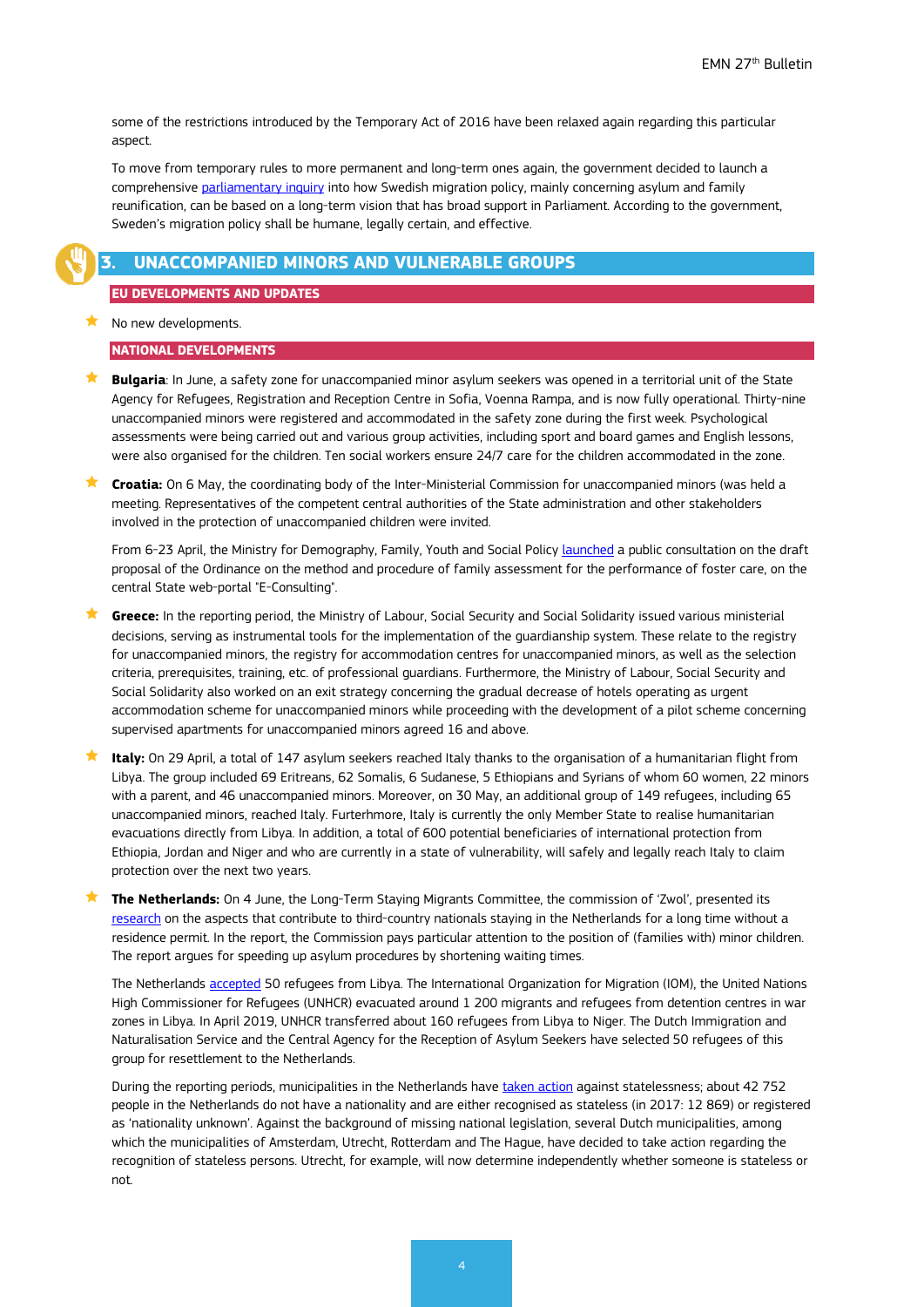- **Spain:** In the reporting period, the General Directorate for Integration and Humanitarian Attention participated in various meetings between the different Ministries involved in matters related to unaccompanied minors. These meetings particularly dealt with the current challenges in relation to unaccompanied minors, such as the age determination procedure, overcrowding of reception centres and the adaption of the protection system model to the new profiles of unaccompanied minors.
- **United Kingdom:** The UK [will continue](https://www.gov.uk/government/news/new-global-resettlement-scheme-for-the-most-vulnerable-refugees-announced) to resettle thousands of refugees under a new scheme set to start in 2020. The new resettlement scheme will consolidate the Vulnerable Persons' Resettlement Scheme, the Vulnerable Children's Resettlement Scheme and the gateway protection programme into one global scheme which will be simpler to operate and broaden the geographical focus beyond the Middle East and North Africa.

### <span id="page-4-0"></span>**4. LEGAL MIGRATION AND INTEGRATION**

#### **EU DEVELOPMENTS AND UPDATES**

On 6 June, the Council of the EU [adopted](https://www.consilium.europa.eu/en/press/press-releases/2019/06/06/visa-policy-eu-updates-rules-to-facilitate-legitimate-travel-and-fight-illegal-migration/) the proposed amendments to the Visa code. The new provisions aim at providing faster and clearer procedures for frequent travellers to the Schengen territory, and foresees a mechanism whereby the European Commission will regularly assess third countries' cooperation on readmission. If a country is found to be not cooperating, specific restrictive visa measures can be applied. Lastly, the new code increases the fee for a short-stay visa from € 60 to € 80.

#### **NATIONAL DEVELOPMENTS**

 **Austria**: On 22 May, the Austrian Integration Act was [amended,](https://www.ris.bka.gv.at/Dokumente/BgblAuth/BGBLA_2019_I_41/BGBLA_2019_I_41.html) stipulating among others, that the Federal Minister for Europe, Integration and Foreign Affairs has to provide language courses for persons granted asylum and beneficiaries of subsidiary protection in order for them to reach a language level of at least B1, instead of the previously stipulated level of A2. Furthermore, value and orientation courses now have to be provided by the Federal Minister for Europe, Integration and Foreign Affairs also for third-country nationals who are receiving benefits in the frame of the General Social Assistance Act.

On 19 April, the Austrian Federal Minister of Labour, Social Affairs, Health and Consumer Protection [set contingents](https://www.ris.bka.gv.at/Dokumente/BgblAuth/BGBLA_2019_III_30/BGBLA_2019_III_30.html) of 1 263 foreigners for the temporary employment (up to six or nine months) in tourism, 2 727 foreigners for the temporary employment (up to six or nine months) in agriculture and forestry and additionally 228 foreigners for short term employment (up to six weeks) as harvest workers. Foreigners subject to transitional provisions of the EU freedom of movement and seasonal workers who have been legally employed within the contingent in the last five years (according to Art. 5 Act Governing the Employment of Foreigners) shall be prioritised.

The Republic of Austri[a amended](https://www.ris.bka.gv.at/Dokumente/BgblAuth/BGBLA_2019_III_55/BGBLA_2019_III_55.html) the existing agreement with Germany on the representation of the Republic of Austria in the process of issuing Schengen visas. As of 1 April 2019, German representation of the Republic of Austria at the duty station Tashkent is limited to owners of service or diplomatic passports of Uzbekistan.

The existing agreement with the Slovak Republic on the mutual representation in the process of issuing visa was [amended.](https://www.ris.bka.gv.at/Dokumente/BgblAuth/BGBLA_2019_III_30/BGBLA_2019_III_30.html) The duty station Abu Dhabi was removed from the annex with effect from 1 April 2019.

 **Bulgaria:** Amendments to the Foreigners of the Republic of Bulgaria Act (FRBA) were adopted. The amendments *inter alia* concern the status of residence of unaccompanied minors, providing for the issuance of long-term residence until the age of majority. Furthermore, a provision was introduced to regulate the court procedure for granting a substitute consent from the court when there is disagreement between the parents of foreign children when providing the right of residence. The amendments also provided that highly qualified employees and seasonal workers no longer have to apply for a new residence permission when changing the employer during the period of residence in Bulgaria; they merely have to request a new residence card. Lastly, provisions were introduced regarding the withdrawal of the United Kingdom from the EU without an agreement. In such a case, British citizens residing in Bulgaria will be subject to the terms and conditions of the Foreigners of the Republic of Bulgaria Act and the Regulation for Implementation of the Foreigners of the Republic of Bulgaria Act. British citizens who have established themselves on the territory of Bulgaria and have created lasting ties with the country will be exempted from these provisions. Instead, such persons will be eligible to obtain a specific status.

 **Croatia**: On 19 June, amendments to the Decision on determining the annual quota of permits for the employment of foreigners for the calendar year 2019 was adopted. The total annual quota permits for 2019 for the employment of foreigners in the Republic of Croatia was increased from 65 100 to 68 100 permits. The total quota is set at 43 010 permits for new employment; 8 340 permits for seasonal work in agriculture, forestry, tourism and hospitality; 250 permits for ICT; 1 500 permits for strategic investment projects; 15 000 permits for the extension of already issued employment permits for foreigners.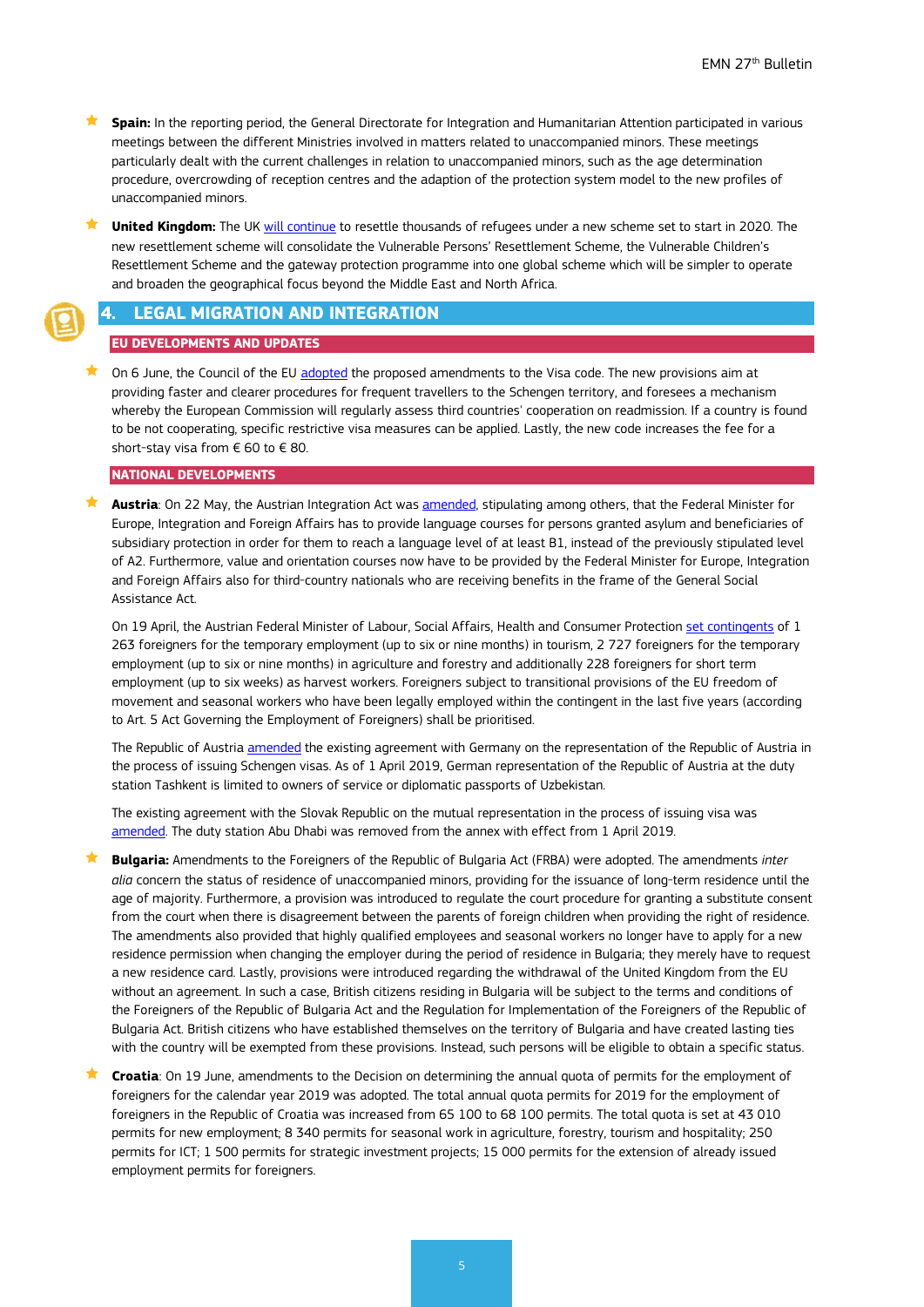As of 15 April, in order to reduce the administrative burden of employers, a new system was [introduced](https://mup.gov.hr/vijesti/zahtjevi-za-boravak-i-rad-stranaca-sada-i-elektronickim-putem/283354) to lodge work and stay permits. Applications for work and stay permits on the basis of annual quota for employment of third-country nationals can now be lodged electronically, via email to the competent police administration/police station.

On 7 May, the final conference of the project "The Danube Region Information Platform for Economic Integration of Migrants – DRIM ", funded by the INTERREG European Union Programme, was held. The key project outcomes were presented at the conference, outlining the information platform "Danube Compass", which is designed to facilitate migrants' economic and social integration into the community, providing key information on all important aspects of life in an easily accessible way. "Danube Compass" is thus a central place for all integration services that migrants can use, as well as the institutions and organisations that work with migrants. The Croatian version of "Danube Compass" is available in Croatian and English and the most widely spoken languages among people who have been granted international protection.

 **Cyprus:** As of June 2019, the national policy on the total duration of a temporary employment permit has changed for the following sectors: farming and agriculture, domestic workers, specialty cooks and chefs, priests, and tourist representatives. The third-country nationals that hold an employment permit for working in the above-mentioned sectors have now no restriction in renewing their annual permit. Before that, they could only renew it up to four-six years.

In June, the Migrant Information Centres (MiHub) resumed their operation. These are located in the four major cities of Cyprus and provide information, advice and support to all migrants in areas such as housing, employment, education, language lessons, social benefits, asylum procedures.

On 17 May, a Decision of the Minister of Labour and Social Insurance was published in the Official Gazette of the Republic, according to which third-country nationals with a student's permit have the right of access to new, extended sectors of the labour market. The third-country nationals with a student's permit can now work, under certain conditions, in specific professions in domestic activities, waste management, restaurants, recreation centres and cleaning services next to the sectors they already were allowed to work, i.e. wholesale trade-repairs, health/social care, agriculture, animal husbandry, fishery, manufacturing and food delivery.

- **Czech Republic:** On 18 June, the Chamber of Deputies again approved the amendment to the Act on the Residence of Foreign Nationals, which was returned by the Senate to the Chamber of Deputies on 2 May 2019 with the amendments. The amendment will enter into force on 31 July 2019.
- **Estonia**: In June, Ülemiste Health Centre, which assembles all necessary health related services and a team of long-term experts in various fields of healthcare, who provide high-quality and evidence-based specialised medical care and primary family medicine service, was opened. The services are aimed at locals as well as foreigners as the family doctors also speak foreign languages.
- **Finland:** On 1 May, an [amendment](https://intermin.fi/en/article/-/asset_publisher/vakaviin-rikoksiin-syyllistynyt-voi-jatkossa-menettaa-suomen-kansalaisuuden) to the Nationality Act came into force, providing that a person found guilty of certain serious offences may lose their Finnish citizenship. An individual may lose their Finnish citizenship only if they are also a citizen of another country and have sufficient de facto ties to that country. The decision on the annulment of citizenship will be made by the Finnish Immigration Service.
- **France:** The [decision](https://www.legifrance.gouv.fr/jo_pdf.do?id=JORFTEXT000038471323) of 6 May 2019 presented a new template of the Republican Integration Contract that included: a new section dedicated to professional integration; an evaluation form to be filled upon the first interview summarisingthe skills of the beneficiary; and the services and training sessions migrants should be directed towards in order to help them integrate into French society.

On 19 April, following the announcement of France's new attractiveness strategy towards international students in November 2018, two decisions were published to specify the amount and the requirements attached to the different tuition fees applicable to international students. A [decision](https://www.legifrance.gouv.fr/affichTexte.do?cidTexte=JORFTEXT000038396885&categorieLien=id) laid down the tuition fees in public higher education establishments, effective from 2019-2020, and the applicable conditions of these fees. The [decree No. 2019-344](https://www.legifrance.gouv.fr/eli/decret/2019/4/19/ESRS1906912D/jo/texte) concerning tuition fees exemption for third-country students enrolled in public higher education institutions under the jurisdiction of the Ministry in charge of higher education, broadened the grounds for exemption by the Minister of Foreign Affairs or the headmaster of the concerned institution for students eligible in addition to scholarships offered by the French Government.

On 5 April, a partnership charter concerning the orientation and professional integration of newly arrived third-country nationals in Franc[e was signed](https://www.immigration.interieur.gouv.fr/Info-ressources/Actualites/L-actu-immigration/Signature-le-5-avril-d-une-charte-de-partenariat-entre-la-DGEF-la-DGEFP-l-OFII-et-le-service-public-de-l-emploi-pour-l-orientation-et-l-insertion-professionnelle-des-etrangers-primo-arrivants) by the Directorate General for Foreigner Nationals in France of the Ministry of the Interior, the General Delegation for Employment and Professional Training, the French Office of Immigration and Integration, and the public agency for employment in France.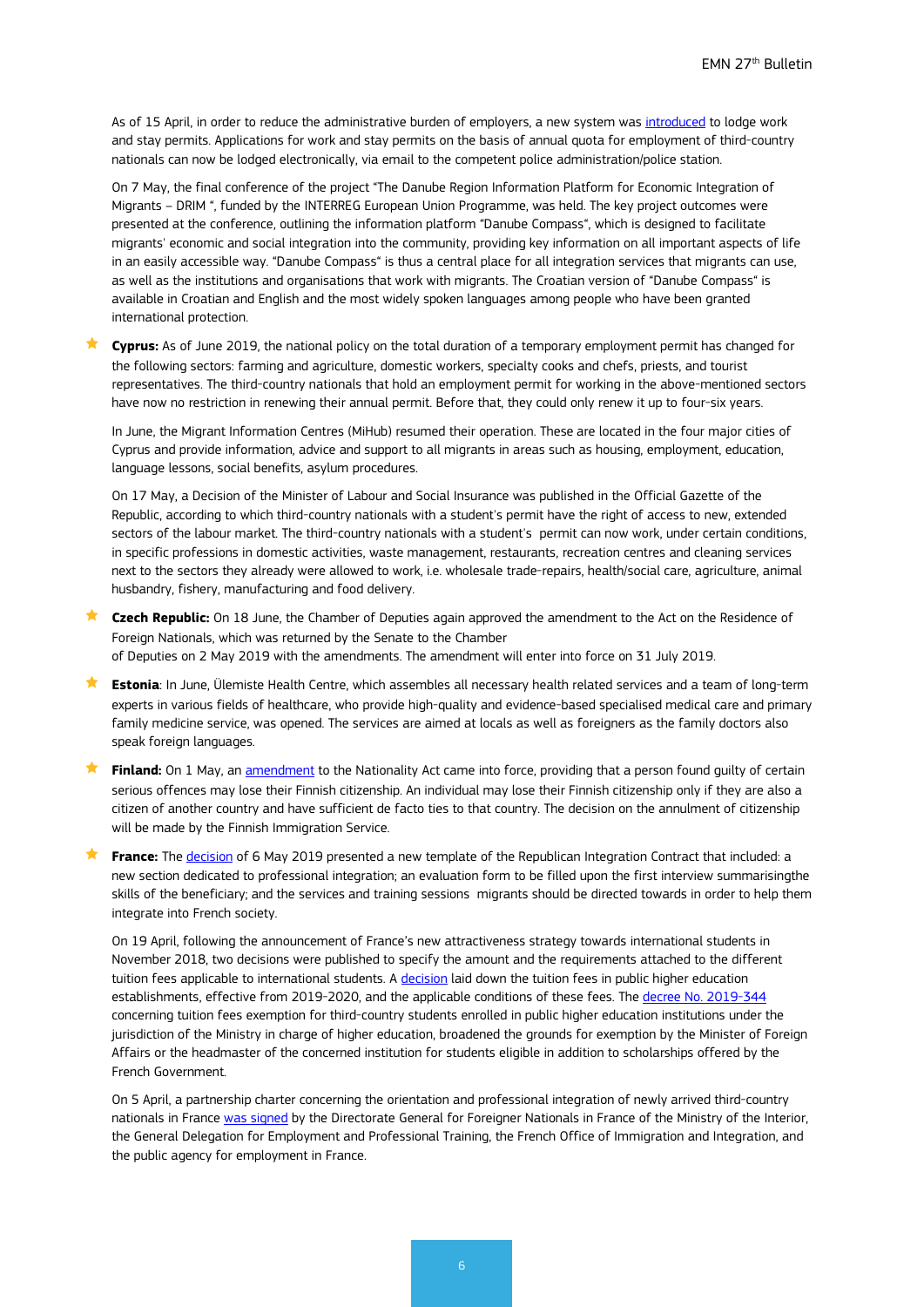**Germany**: On 7 June, the German Bundestag approved a package of migration-related laws to make it easier to integrate migrants:

- Skilled Labour Immigration Act: This law provided the framework for the orderly immigration of qualified thirdcountry workers. Depending on labour market needs, it regulated the entry of university graduates and those with qualified vocational training. The term specialist will now cover both university graduates and employees with a qualified vocational training.
- Encouraging German skills, training and employment: the Foreign Nationals Employment Act intended to provide more support primarily to asylum seekers with a temporary residence permit and to those with tolerated residence status. The law provided for better access to integration courses and occupation-specific German courses, as well as training assistance. Asylum seekers with good chances of being granted permission to stay in Germany will receive assistance to help them take up work at an early stage.
- Strengthening training and voluntary work: To encourage and motivate asylum seekers to undertake training and to foster their subsequent integration into the labour market, the Asylum Seekers' Benefits Act was reformed. The benefits of asylum seekers would no longer be discontinued after 15 months to counteract the problem of refugees prematurely breaking off training and degree courses. Refugees engaging in voluntary work could receive financial benefits.
- **Greece:** In April, certain improvements were adopted regarding the procedure of issuing a residence permit for thirdcountry nationals who invest in Greece, taking into consideration the needs of the Greek economy, the interest of foreign investors and the relevant international practice. In particular, the number of beneficiaries per investment plan was increased. Moreover, new categories of residence permit for third-country nationals were introduced, which pertain to investments in intangible products, notably capital injection, bonds and shares purchase or term deposit. The new provisions, which complete and modify the Immigration Code, are to come into force as of 1 July 2019.

On the occasion of the World Refugee Day celebrated on 20 June, the Ministry of education and Religious Affairs issued a [press release](https://www.minedu.gov.gr/tothema-prosfigiko-m) with comprehensive information on the education situation for refugee children. In line with the Convention on the Rights of Persons with Disabilities, the Independent Department of the Coordination and Monitoring of the Refugee Education, in collaboration with the Directorate of Special Education, initiated a systematic monitoring system and measures to facilitate the integration of refugee children with disabilities in schools. In parallel, throughout the country, psychologists have been recruited in schools where refugee children are students. In any case, taking into account the fact that mobility constitutes an important factor as far as the population is concerned, the above measures will be continued for the academic year 2019 - 2020 and all the effort is made to include all the children into the mainstream educational system. During the academic year 2018 – 2019 the total number of enrolled refugee/migrant students to the Greek public schools amounts to 12 867 students.

The Greek Ministry of Education, Research and Religious Affairs joined the project of the Council of Europe for the recognition of qualifications held by refugees [\(European Qualifications Passport for Refugees-EQPR\)](https://www.coe.int/en/web/education/recognition-of-refugees-qualifications). The project aimed at providing a valid methodology for the assessment of qualifications of refugees who claimed to have completed or partially completed studies at the level of upper secondary school and above, including qualifications for which there was insufficient or missing documentation. The current phase of the project involved evaluation sessions, the last of which took place on 1-5 April 2019 in Athens. Forty-six refugees had their qualifications assessed during an evaluation session organized in the context of the EQPR project

**Ireland**: On 28 June, the Minister of State with responsibility for Equality, Immigration and Integration, submitted a [progress report to Government on the Migrant Integration Strategy 2017-2020 and announced that the Government will](http://www.justice.ie/en/JELR/Pages/PR19000174)  [establish a new Anti-Racism Committee](http://www.justice.ie/en/JELR/Pages/PR19000174) to help in the fight against racial discrimination in Ireland.

On 22 June, the Minister for Justice and Equality announced a new 5-year multi-entry visa option for Chinese tourists [coming to Ireland.](http://www.inis.gov.ie/en/INIS/Pages/press-release-minister-flanagan-announces-new-5-year-multi-entry-visa-option-for-chinese-tourists)

The [Department of Justice and Equality announced the abolition of Ireland's re-entry visa system](http://www.justice.ie/en/JELR/Pages/PR19000110) with effect from 13 May 2019. Visa-required nationals who hold a valid Irish Residence Permit/GNIB card will no longer need a re-entry visa to travel to Ireland. Their Irish Residence Permit/GNIB card and passport will be sufficient.

On 22 April, [new employment permits regulations came into](https://dbei.gov.ie/en/What-We-Do/Workplace-and-Skills/Employment-Permits/) existence. The regulations included changes to the Critical Skills and Ineligible Lists of Occupations (formerly the Highly Skilled Eligible Occupations List and Ineligible Categories of Employment List), as well as other technical amendments.

On 30 April, agreement was reached between the Department of Justice and Equality; Department of Transport, Tourism and Sport; Department of Business, Enterprise and Innovation; Department of Agriculture, Food and the Marine; and the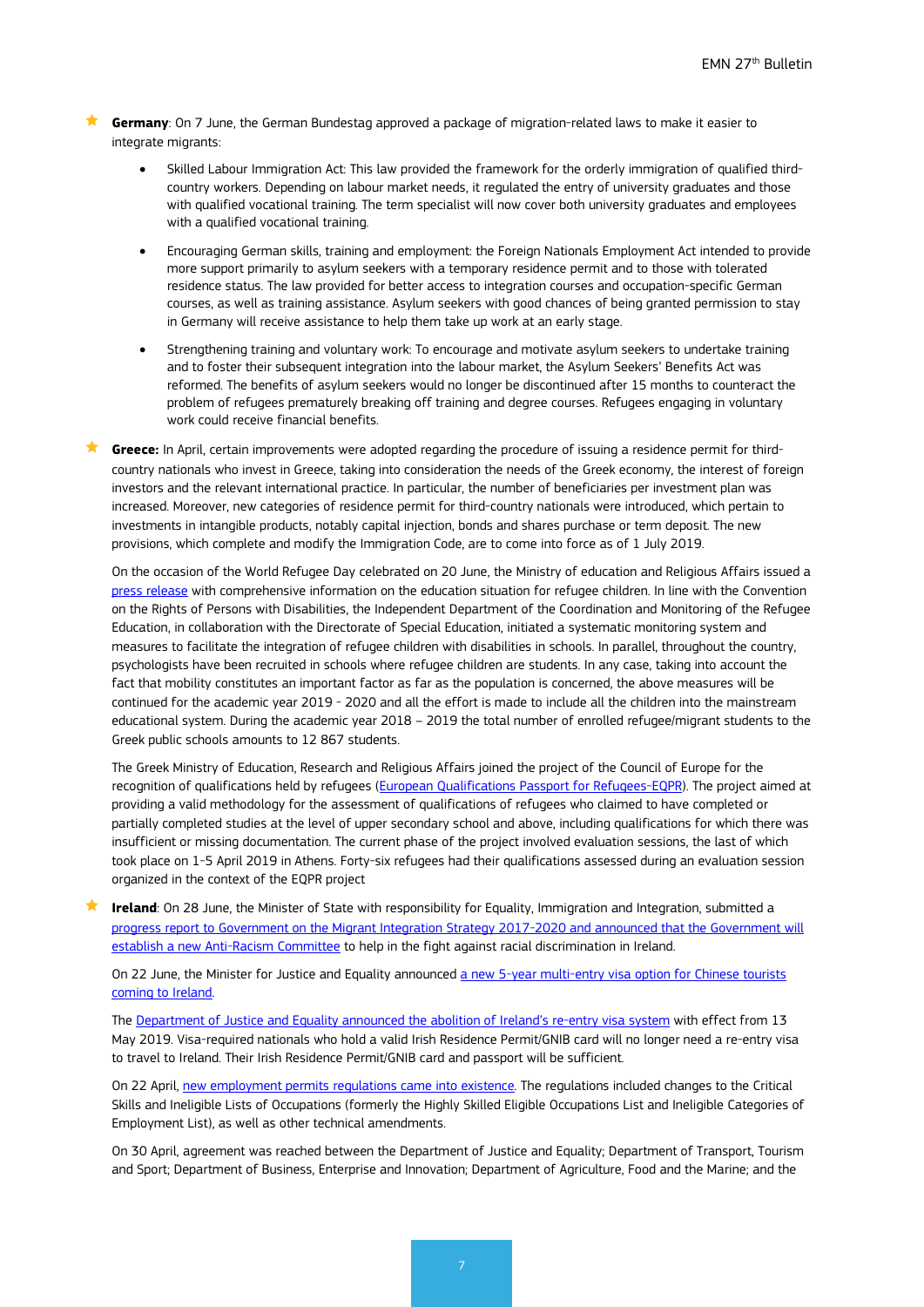Workplace Relations Commission in mediation on the scheme for employment of non-EEA fishers in parts of the Irish [sea-fishing fleet.](http://www.justice.ie/en/JELR/Pages/PR19000123)

 **Italy:** On 5 June, the Italian government set up a 100 scholarships for beneficiaries of international or subsidiary protection who had to interrupt their studies in their country of origin. The scholarships shall help these beneficiaries of protection continue their studies in Italy.

In April, the Italian and Tunisian governments launched the "Savings without borders" project. The project is a collaboration between Italian and Tunisian postal services to ease the transfer of remittances towards Tunisia. A total of 9 000 post offices in Italy will allow the transfer of savings towards a 1 000 post offices in Tunisia.

 **Latvia:** The NGO "Shelter "Safe House"", in cooperation with partners from six countries, launched the project "Migrant Talent Garden". Its aim is to involve migrants aged 15 to 29 in creating business, including to provide support to this target group, knowledge of national laws, and conditions for setting up their own business.

In June, a comparative analysis of the National Integration Evaluation Mechanism in 14 EU Member States was [published.](http://www.forintegration.eu/pl/the-comparative-report-launched-among-ec-officers) This report on the implementation of various areas of integration policy towards beneficiaries of international protection in Latvia was the result of an evaluation of migration and integration policies in the EU Member States implemented as part of the project "The National Integration Evaluation Mechanism (NIEM)".

 **Lithuania**: On 5 June, the Parliamentary Committee for Social Affairs and Labour approved the governmental proposal to introduce quotas for workers coming to Lithuania from third countries. The proposal will be deliberated further in the Parliament.

On 2 May, the Migration department and the State Tax Inspectorate signed a cooperation agreement on data sharing required while assessing the applications for temporary residence permits for business activities.

On 24 April, the Ministry of the Interior, the Migration department and the Ministry of the Economy and Innovation signed a memorandum of understanding to establish the Start-up Employee Visa scheme in Lithuania.

Luxembourg: On 13 June, the Minister of National Education, Childhood and Youth presented [a trilingual French -](https://www.asti.lu/wp-content/uploads/2019/06/dictionnaire_tigrigna_site.pdf) Tigrigna - [Luxembourgish dictionary](https://www.asti.lu/wp-content/uploads/2019/06/dictionnaire_tigrigna_site.pdf) that was produced within the Successful Migration Project - implemented by ASTI and financially supported by the Grand Duchess Charlotte National Relief Service, the Luxembourg Office for Reception and Integration and the Asylum Migration and Integration Fund. The dictionary was developed in close collaboration with Eritreans, settled in Luxembourg for a long time. The dictionary contains 1,590 French and Luxembourgish words translated into Tigrigna.

On 28 May, the Government adopted the Law approving the Convention on Social Security between the Government of [the Grand Duchy of Luxembourg and the Government of the Republic of Korea.](http://legilux.public.lu/eli/etat/leg/loi/2019/05/28/a381/jo) One of the principles covered by the agreement inter alia is equal treatment with nationals of the contracting country.

On 8 May, in terms of reception and integration of beneficiaries of international protection, the [Council of Government](https://gouvernement.lu/fr/actualites/toutes_actualites/communiques/2019/05-mai/08-conseil-gouvernement.html) decided to set the ceiling of the amount of rent subsidised by the State at 100 % of the prices announced by the Habitat Observatory (*Observatoire de l'Habitat*); previously, this was set at 80 %. The aim is to further support municipalities in their efforts to rent housing from landlords to beneficiaries of international protection and persons eligible for housing assistance.

In April 2019, bill n°7406, bill n°7409, bill n°7412 and bill n°7421 were approved by Parliament. Following bill n°7406, the [Law of 8 April 2019](http://legilux.public.lu/eli/etat/leg/loi/2019/04/08/a242/jo) modifying the modified law of 29 August 2008 on the free movement of people and immigration regulates the status of British citizens who are public and municipal servants in the framework of the withdrawal of the United Kingdom (UK) from the EU. The law allowed that by derogation of the general status of public servants of the State or of the municipalities, the British citizens who worked before the date of the exit of the UK would maintain their qualities, rights and obligations. With this law, the Luxembourgish government aimed to anticipate the impacts of the Brexit could have on the Luxembourgish public service.

In bill n°7409, the [Law of 8 April 2019](http://legilux.public.lu/eli/etat/leg/loi/2019/04/08/a241/jo) modifying the law of 28 October 2016 on the recognition of professional qualifications provided dispositions that recognised the evidence of formal qualifications issued in Great Britain for the degrees in the following areas: medical specialist/general practitioner, nurse, dentist, specialized dentist, veterinary doctor, midwife, pharmacist and architect. The aim was to ensure that the qualifications for the aforementioned professions, obtained in the United Kingdom after the withdrawal of the UK from the EU, would still be eligible for automatic recognition by the Ministry of Higher Education and Research.

In bill n°7412, the [Law of 8 April 2019](http://legilux.public.lu/eli/etat/leg/loi/2019/04/08/a242/jo) modifying the modified law of 29 August 2008 on the free movement of people and immigration incorporated the withdrawal agreement into national legislation with regard to the right of residence of British nationals and the rights of frontier workers. According to the law, UK national and his/her family members with a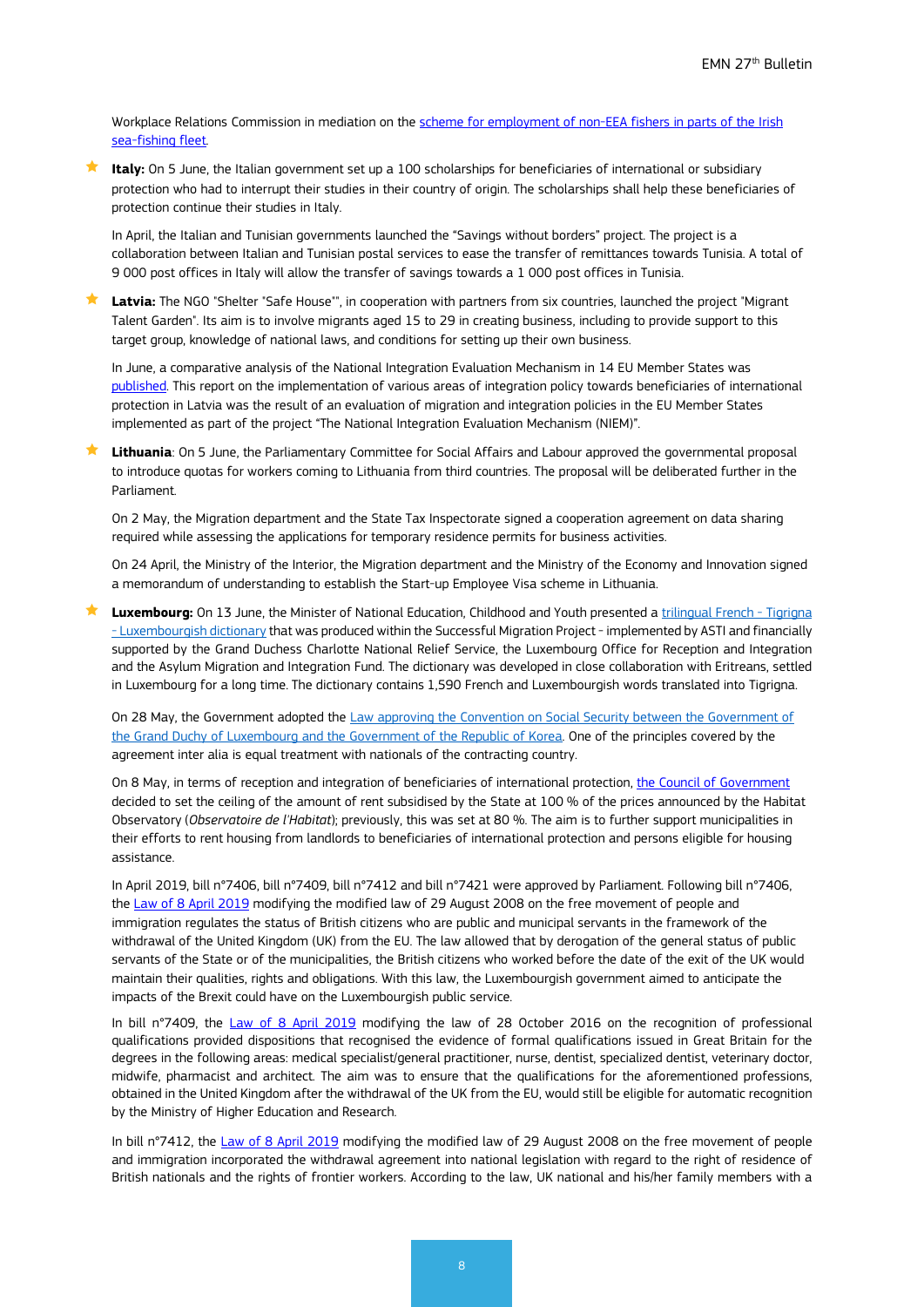residence document issued prior to the withdrawal of the United Kingdom from the EU were allowed to stay in Luxembourg for one year after the date of withdrawal. During this period, they had the right to pursue a salaried or independent activity.

Lastly, as provided by bill n°7421, th[e Law of 8 April 2019](http://legilux.public.lu/eli/etat/leg/loi/2019/04/08/a240/jo) modifying 1. the modified law of 12 September 2003 on Persons with Disabilities; 2. the modified law of 28 July 2018 on the social inclusion revenue (REVIS) allowed all British nationals who benefitted from the REVIS or an income for Persons with Disabilities before the exit date to keep their rights after the date of the withdrawal.

 **Malta**: In the reporting period, the Migrant Learners' Unit (MLU) within the Ministry for Education and Employment (MEDE) organised two *Making Friends Bringing Friends Clubs.* This Club targeted young migrant learners attending both mainstream classes as well as Induction Classes and Maltese students. The objective of the Club was to encourage a process of inclusion between Maltese and newcomer learners through various activities.

**Poland**: On 27 April, amendments to the Act on Foreigners came into force at the end of April. The Act primarily provides for solutions regarding the entry and stay of foreigners for the purposes of studies, scientific research, internship and participation in volunteering as part of the European Voluntary Service program. It also provides for solutions aimed at eliminating the so-called "stay tourism". The Act aims to transpose the Students and Researchers Directive ((EU)2016/801) into national law.

The President of the Republic of Poland, Andrzej Duda, signed the [amendment](http://pai.media.pl/pai_wiadomosci.php?id=5251/) to the Act on the Polish Card - a document confirming belonging to the Polish nation. The main purpose of the revision is to enable all persons with Polish roots living abroad to obtain the Polish Card. It will be issues to persons who do not have Polish citizenship on the day of submission of the application or the date the Polish Card is issued; to persons who do not have permanent residence on the territory of the Republic of Poland; or to stateless persons.

**Portugal**: On 28 June, in the framework of celebrations for the 43<sup>rd</sup> anniversary of the Portuguese Immigration and Borders Service (SEF) the Smart SEF ID Pilot Project was launched. This tool was expected to allow the creation of a digital identity for college students to renew their Residence Permit. It was an innovative project, in partnership with the University of Coimbra, which aimed to enable a complete digital process for the renewal of the Residence Permit for university students. The creation of a digital mobile entity for foreign university students generated through a mobile application and the use of registration kiosks available at the accredited universities represented a further step of the SEF to modernisation.

The Ordinance no. 99/2019 of 4 April 2019 was the first amendment to Decree No. 328/2018 of December 19 and defined the regime for the certification of companies for the reception of third-country nationals wishing to develop a highly qualified activity in Portugal.

 **Spain**: In light of Spain's priorities for the management of migratory flows and in the framework of the strategy for an orderly, safe and regular migration, the Secretariat of State for Migration implemented, in close cooperation with Senegalese authorities, a *pilot project on legal migration,* leading to the arrival of 49 Senegalese workers to Lérida to work on agricultural campaigns.

Moreover, the Secretariat of State for Migration launched a pilot project for the granting of 500 to 1 500 visas for the search for employment for children and grandchildren in 2019 of Spaniards, who reside in Argentina and who do not have Spanish nationality. Once the first selection phase is finished, around 1 000 candidates can apply for a visa at the Consulate of Spain in Argentina and, if they meet the requirements, they can look for work and settle in Spain. The main sectors among which these professionals have been selected are computer, scientific, marketing and financial.

Regarding the integration of immigrants, work has continued on the preparation of the new *Strategic Plan for Citizenship and Integration*, which will be launched in the following months.

Lastly, in the reporting period, the General Directorate for Integration and Humanitarian Attention convened grants firstly for encouraging the coexistence and social cohesion of immigrants, co-financed with funds from the European Union (AMIF and ESF), and secondly for subsidies for the reception and integration of applicants and beneficiaries of international protection, stateless persons, those covered by the temporary protection regime, as well as for the social protection and healthcare in the Centres for the Temporary Stay of Immigrants in Ceuta and Melilla.

**★ United Kingdom**: The UK Home Office [published](https://www.gov.uk/government/news/new-framework-to-improve-integration-support) the 2019 Indicators of Integration framework. The framework was produced by the Home Office in collaboration with a group of leading academics and with input from local authorities, charities and from refugees themselves. It provided practical ways to understand and measure the integration of refugees and migrants.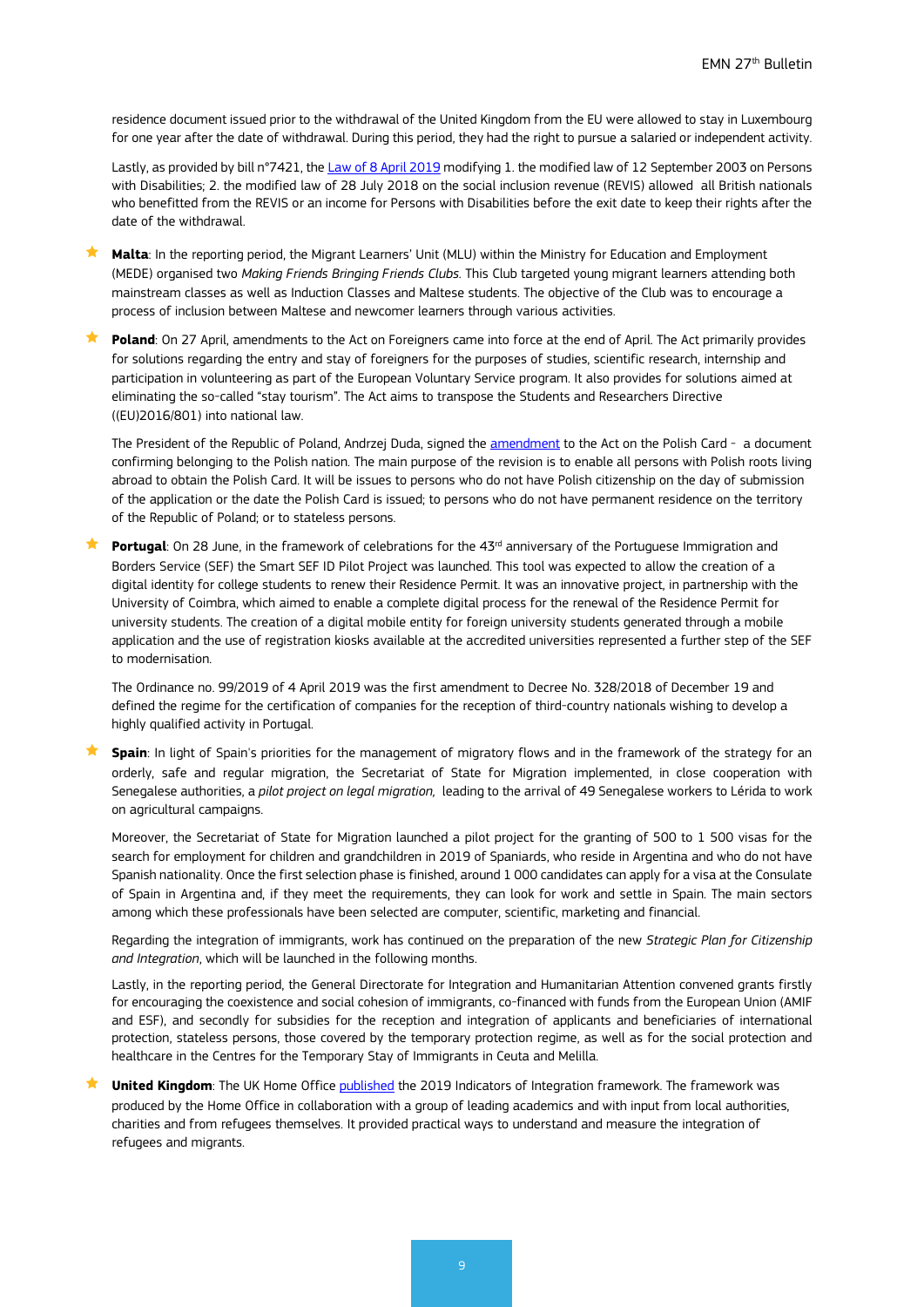

# <span id="page-9-0"></span>**5. MANAGEMENT OF THE EU EXTERNAL BORDERS**

# **EU DEVELOPMENTS AND UPDATES**

 $\bigstar$  On 17 April, the European Parliament and the Council reached a political [agreement](http://www.europarl.europa.eu/doceo/document/TA-8-2019-0415_EN.html) on the reform of the European Border and Coastguard (EBCG) and consequently on a revised version of the proposal launched by the European Commission in September 2018. As a result of this reform, the EBCG be strengthened in terms of staff and technical equipment and given a broader mandate to support Member States' activities on border protection, return and cooperation with third countries. Furthermore, the European Border Surveillance System (EUROSUR) will be incorporated into the Frontex framework.

 $\bigstar$  On 22 May a Regulation on establishing a framework for interoperability between EU information systems in the field of borders and visa was [adopted.](http://www.europeanmigrationlaw.eu/documents/Regulation%202019_817-Interoperability-Borders&visas.pdf) The Regulation aimed at improving the effectiveness and efficiency of checks at the external borders, preventing and combating illegal immigration and enhancing security in the EU.

#### **NATIONAL DEVELOPMENTS**

**Bulgaria:** In the reporting period, Bulgaria noted increased pressure on the external border of the country, mainly on the Bulgarian-Turkish border. A total of 808 third-country nationals attempted to cross the external border illegally, which marked an increase of 118 % compared to the first quarter of 2019. In response to this pressure, the Ministry of Interior and Chief Directorate Border Police continued implementing various measures, such as the deployment of specialised police operations at the borders with Turkey and Greece, as well as the preparation of an action plan in case of emergency.

**★ Croatia**: On 14 June, the border crossing points in Vitaljina and Gornji Brgat were opened. The border crossing point Dvor has been in operation since 18 April.

Through the project "EMAS" - Emergency Assistance Project "Strengthening border control activities on the Croatian side of the external border due to increased migration pressure", eight training sessions were conducted involving 78 police officers. The training sessions were conducted in the field of EU and Schengen Law, Suppression of Trafficking in Human Beings and Fundamental Rights.

Moreover, in April 2019, two Specialist Border Police Training sessions for border guards were held.

- **Finland**: On 15 April 2019, the Council of the European Union adopted its developmen[t recommendations](file:///%5C%5Cicfi.icfconsulting.com%5Corg%5Cea%5Cjobs%5CPIP%5CDG%20HOME%20EMN%202018-2020%5CWS%20III%5CIII.18%20Visibility_dissemination%5CBulletin%5C27th%5C%E2%80%A2https:%5Cwww.raja.fi%5Cfacts%5Cnews_from_the_border_guard%5C1%5C0%5Ceuropean_union_finds_finland_s_integrated_border_management_system_to_be_of_a_high_standard_but_more_border_control_personnel_are_required_and_technical_surveillance_must_be_improved_on_the_eastern_border_77537) for Finland's external border control. The recommendations were based on a European Commission report on a Schengen evaluation of Finland's external border control**.**
- **Italy:** Ahead of the summit of Southern EU member states in Malta held in June 2019, the Italian Ministry of the Interior, Matteo Salvini, and the Maltese Prime Minister, Joseph Muscat, agreed on the need to reinforce their

### **Judgment of the European Court of Justice –** Case C‑[720/17](http://curia.europa.eu/juris/document/document.jsf?text=&docid=214394&pageIndex=0&doclang=EN&mode=req&dir=&occ=first&part=1&cid=575007)

In its judgement of 23 May, the Court of Justice ruled that a Member State must revoke subsidiary protection status in the case that the status was granted when the conditions for granting it were not met, in reliance on facts which have subsequently been revealed to be incorrect, and notwithstanding the fact that the person concerned cannot be accused of having misled the Member State on that occasion.

common strategy to stem incoming migratory fluxes and preserve human lives. Salvini and Muscat shared the imperative of collaborating with Libyan authorities with a view to reinforce rescue-at-sea and border control capabilities. More generally, they also agreed on the necessity to collaborate with the countries of origin to prevent the root causes of irregular migration, fight against human trafficking and increase returns.

 **Latvia:** On 18 June 2019, the Ministry of Interior held a fourth meeting of the Border Security Working Group in the framework of the US-Baltic Security and Cooperation Dialogue. The objective of the meeting was to strengthen the security of the borders of the Baltic States, to exchange information on the state border security situation and on the factors affecting the security of the national border, to identify shortcomings for which a regional approach was needed in cooperation with the United States. At the same time, an

agreement was reached on joint training plans for the Baltic States in the area of national border security.

 **Poland:** From May-June, a contingent of 30 border guard officers carried out the fifths joint operation in 2019 with the Macedonian police. Participants of the mission will provide support in the direct protection of the Macedonian-Greek border, supporting actions aimed at preventing illegal migration.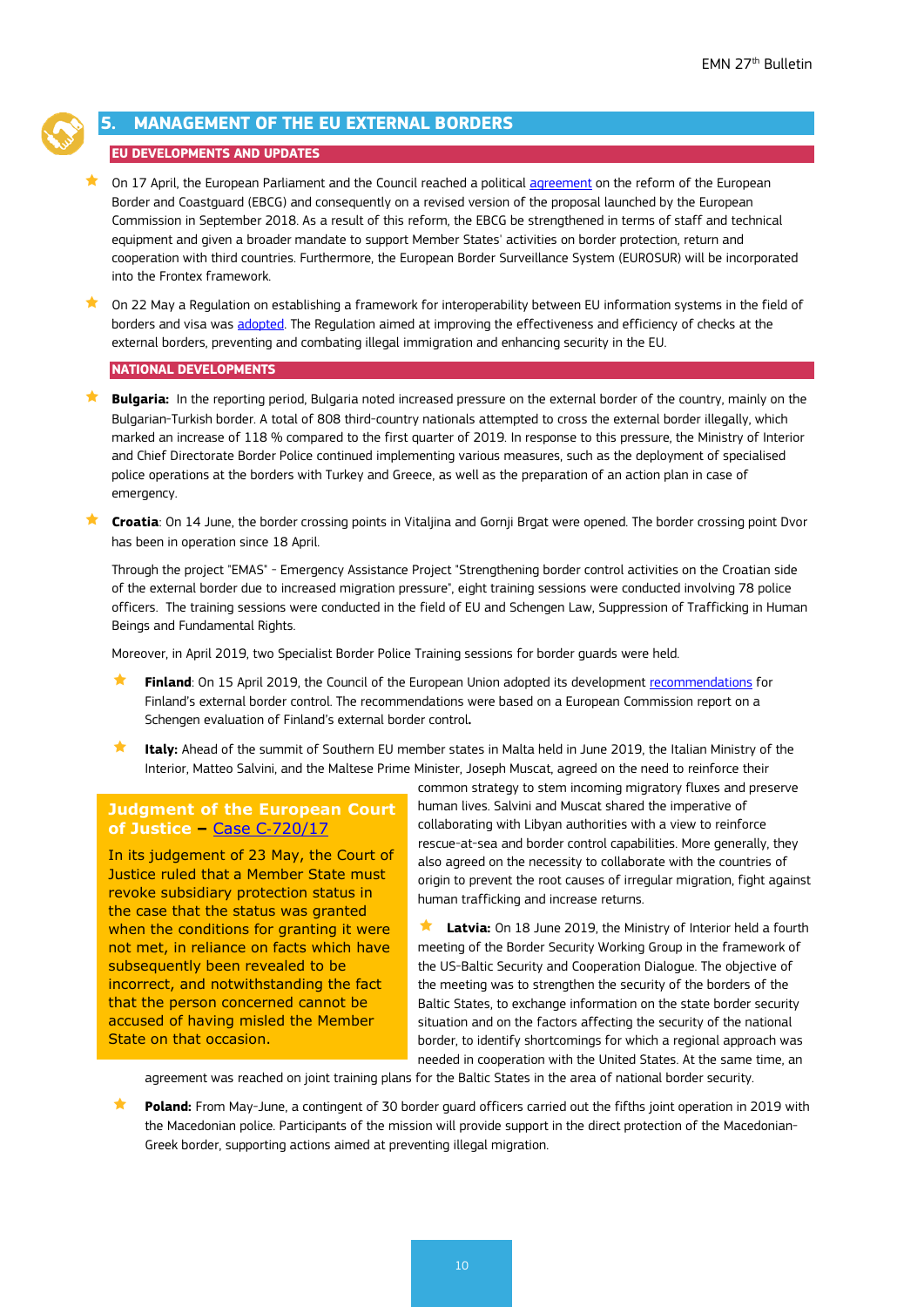

# <span id="page-10-0"></span>**IRREGULAR MIGRATION AND RETURN**

# **EU DEVELOPMENTS AND UPDATES**

On 7 June, the Council of the EU [adopted](https://www.consilium.europa.eu/en/press/press-releases/2019/06/07/migration-policy-council-agrees-partial-negotiating-position-on-return-directive/) its partial common position on the recast Return Directive. This negotiating position *inter alia* included clearer and faster procedures for issuing return decisions and for lodging appeals, such as an obligation to issue a return decision at the same time or shortly after a decision ending a legal stay. It also foresaw the development of a common, non-exhaustive list of objective criteria to determine the risk of absconding, as well as more efficient rules on voluntary return. The European Commission had published the [proposal](https://eur-lex.europa.eu/resource.html?uri=cellar:829fbece-b661-11e8-99ee-01aa75ed71a1.0001.02/DOC_1&format=PDF) for a recast Returns Directive in September 2018.

#### **NATIONAL DEVELOPMENTS**

★ **Austria:** On 9 May, the Austrian Interior Ministe[r enacted](https://www.ris.bka.gv.at/Dokumente/BgblAuth/BGBLA_2019_II_114/BGBLA_2019_II_114.html) a requlation, re-introducing temporary border controls between 13 May 2019 and 13 November 2019 on the internal borders to Slovenia and Hungary to maintain law, order and public safety. During that period, internal borders might only be crossed at points of entry. Austria [explained](https://ec.europa.eu/home-affairs/sites/homeaffairs/files/what-we-do/policies/borders-and-visas/schengen/reintroduction-border-control/docs/ms_notifications_-_reintroduction_of_border_control_en.pdf) the measure with the security situation in Europe and continuous significant secondary movements.

On 19 June 2019, the Act Establishing the Federal Agency for Care and Support Services [entered into force.](https://www.ris.bka.gv.at/Dokumente/BgblAuth/BGBLA_2019_I_53/BGBLA_2019_I_53.html) The new federal agency will *inter alia* be responsible for implementing and providing material reception conditions, providing legal counselling, return counselling and return assistance. On the same date, the Federal Office for Immigration and Asylum Procedures Act was amended. Among others, it stipulated that legal counselling can be provided free of charge to all foreigners involved in proceedings before the Federal Office for Immigration and Asylum as far as possible. With the exception of certain specific cases, there was no legal claim to legal counselling.

 **Belgium:** On 4 April, the Council of State partly suspended the execution of the Royal Decree pertaining to the detention of families with children with a view to return them. This decision followed the request made by various associations to suspend several articles of the Royal Decree pertaining to the detention of children. The reason invoked by the Council of State was that the Royal Decree did not preclude the possibility to detain children in places where they were likely to be exposed to airport nuisance, while this detention could last up to a month.

 **Croatia**: In June, the Ministry of the Interior announced that it would carry out 25 forced removals. The Croatian Law Centre conducted and sent reports to monitor six cases of forced removals.

On 27 May, a Decision on the allocation of funds for the implementation of the project "Monitoring of forced removal" was adopted within the framework of the national program of Asylum, Migration and Integration Fund.

 **Czech Republic:** On 18 June, selected employees of the Prison Service representing prisons with placed foreigners were trained by the Voluntary Return Unit of the Ministry of the Interior. The aim of the training was to present the activities of the Voluntary **Judgment of the European Court of Justice –** [Joined Cases C-391/16 C-77/17](http://curia.europa.eu/juris/document/document.jsf;jsessionid=2C15DE3A4A36F006E6E22596F7433678?text=&docid=203230&pageIndex=0&doclang=EN&mode=req&dir=&occ=first&part=1&cid=3908022)  [C-78/17](http://curia.europa.eu/juris/document/document.jsf;jsessionid=2C15DE3A4A36F006E6E22596F7433678?text=&docid=203230&pageIndex=0&doclang=EN&mode=req&dir=&occ=first&part=1&cid=3908022)

On 15 May, the Court of Justice ruled in the Joined Cases C-391/16 C-77/17 C-78/17 that both a national of a non-EU country and a stateless person with a well-founded fear of persecution in his or her country of origin or residence must be classified as a refugee for the purposes of the Qualification directive and the Geneva Convention, regardless of whether he or she has been formally granted refugee status as defined in the directive.

Returns Unit and services associated with voluntary return, which the Ministry of the Interior offers so that they can be used for social work with imprisoned foreigners. Follow-up cooperation on specific cases was planned to continue in the summer months.

On 1 June, IOM launched a project called 'Assisted Voluntary Returns and Reintegration' with the support of AMIF. The project is mainly focused on raising awareness among target groups of the possibility to apply for assistance with voluntary return, support and assistance in implementing voluntary departure for selected categories of state thirdcountry nationals as well as possible reintegration assistance for returnees.

 **Germany:** The package of migration-related laws adopted by the German Bundestag on 7 June (*see Section 4. Legal migration and Integration*) also included measures related to the return of rejected asylum seekers. According to the Orderly Return Act, to ensure that unsuccessful asylum-seekers leave Germany within the period set, it was intended to improve practical repatriation. Asylum seekers who failed to help clarify their own identity could expect sanctions to be imposed, for instance. It will also be easier for authorities to detain unsuccessful asylum seekers in order to enforce their obligation to leave the country and it will be possible to return asylum seekers found guilty of criminal offences more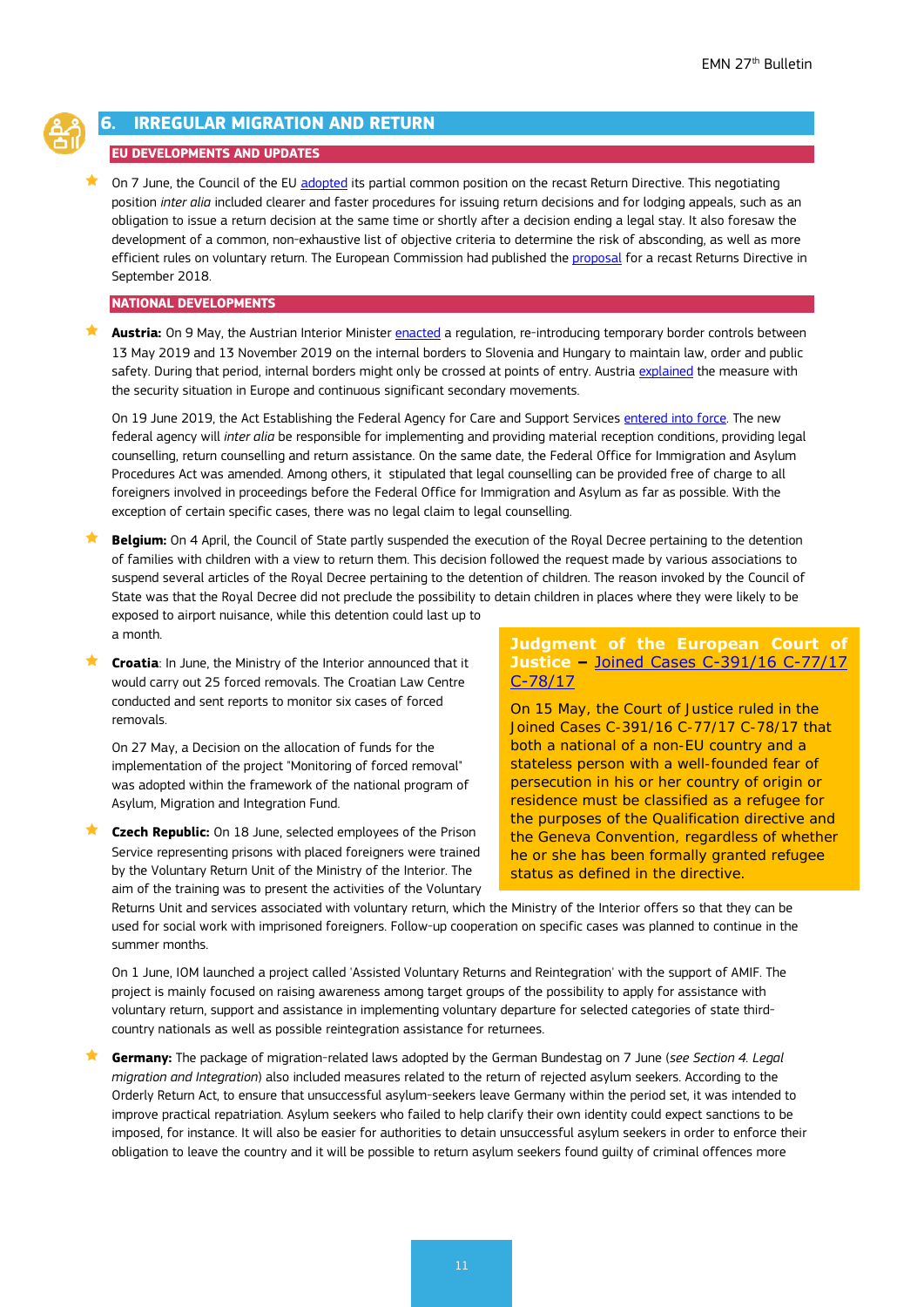swiftly. Individuals entering Germany unlawfully, who already have protected status in another EU state, will receive reduced social welfare benefits.

 **Italy**: On 28 June, an agreement between the Italian and Slovenian Border Police was signed with the aim to reinforce the activities to fight irregular migration on the Balkan route. This agreement concerns the implementation of mixed patrolling at the border between Italy and Slovenia. More specifically, these border checks will be in force into the provinces of Trieste and Gorizia from the Italian side and in Koper and Nova Gorica from the Slovenian side.

On 15 June, the new decree on security matters, adopted by the Council of Ministers earlier in June, entered into force. The decree contains a series of measures aimed at curbing irregular migration. It notably provides for the possibility to limit the entry into Italian ports of boats suspected of facilitating irregular migration. Sanctions against boats violating their entry ban range from monetary fines to asset requisition. The decree also makes substantial resources available for the fight against facilitation of irregular entry and under-cover police operations.

**France:** On 4 June, [decree No. 2019-555](https://www.legifrance.gouv.fr/affichTexte.do?cidTexte=JORFTEXT000038550042&categorieLien=id) about several dispositions concerning the posting of employees and the strengthening of the fight against illegal employment was published. The text detailed the conditions for posting workers and enhances the control measures and the sanctions for illegal employment.

 **Luxembourg:** On 26 March 2019, the Government introduce[d bill n°7429](https://www.chd.lu/wps/portal/public/Accueil/TravailALaChambre/Recherche/RechercheArchives/!ut/p/z1/nZC7DoJAEEW_hS_YYXiXvDK7QEDABdzGUBESRQvj92uIhTQrcbqbnHMzuUyxgallfM7T-Jhvy3h555Nyz-hzHpbpEakqUghl4ucZHEziDutXIMGka4SN4McBgqC6yGPTAWotpvb4sLkQogYjC4Aq_Mf_btrnawClr--ZWhHdAluAvNoGzNLMk21pUeB-AN0Gv764X6WUA8xiMowX6GTAgg!!/dz/d5/L0lDU0lKSWdrbUEhIS9JRFJBQUlpQ2dBek15cXchLzRKQ2lqb01MdEJqZFJQWVZERUEhL1o3XzI4SEhBTkVUMkdPTEUwQVVEOEtKMFAxOFU3LzA!/?PC_Z7_28HHANET2GOLE0AUD8KJ0P18U7019404_action=document&PC_Z7_28HHANET2GOLE0AUD8KJ0P18U7019404_secondList=&PC_Z7_28HHANET2GOLE0AUD8KJ0P18U7019404_selectedDocNum=0#Z7_28HHANET2GOLE0AUD8KJ0P18U7) in Parliament approving the Protocol between the Republic of Armenia and the Benelux States (the Kingdom of Belgium, the Grand Duchy of Luxembourg and the Kingdom of the Netherlands) implementing the Agreement between the European Union and the Republic of Armenia on the readmission of persons in an irregular situation, signed in Brussels on 20 June 2018.

 **Malta**: In the reporting period, 1 015 irregular migrants arrived in Malta by boat from Libya. Given the physical and demographic size of the island, this number was relatively high and as such Malta was experiencing a substantial pressure on its reception facilities, asylum determination process and healthcare system amongst others.

 **The Netherlands:** Over the past five years, at least 60 Vietnamese children [disappeared](https://www.rijksoverheid.nl/documenten/kamerstukken/2019/04/24/tk-onderzoek-naar-het-vertrek-van-amv-s-uit-opvanglocaties-en-de-mogelijke-uitbuiting-van-vietnamezen) from the accommodation centres in the Netherlands according to the Central Agency for the Reception of Asylum Seekers (COA). The Minister of Migration announced that the Expertise Centre for Human Trafficking and Human Smuggling (EMM) would start an investigation on the disappearance of these Vietnamese children and investigate whether there were indications of human trafficking.

 **Sweden:** In late April , the Swedish Migration Agency opened a new detention centre in the town of Ljungbyhed. The new centre has a capacity of 44 detainees, and the Migration Agency recruited around 60 employees ensure the operation of the centre. Sweden now has six detention centres, and its overall detention capacity increased to approximately 500 people.

**★ United Kingdom:** ePassport gates have been [available](https://www.gov.uk/government/news/government-expands-use-of-epassport-gates-to-7-more-countries) to British and EU nationals since 2008. Since May, visitors from Australia, Canada, Japan, New Zealand, Singapore, South Korea and the United States were also eligible to use ePassport gates at ports across the UK and juxtaposed controls in a move designed to speed up border controls for low-risk countries.

Passengers arriving at the UK border [are now](https://www.gov.uk/government/news/outdated-landing-cards-to-be-withdrawn-as-part-of-digital-border-transformation) no longer required to complete landing cards. Non-European travellers had been required to fill out a landing card with basic information about themselves and their travel since 1971. The move is part of Border Force's ongoing digital transformation of border controls.

# <span id="page-11-0"></span>**7. ACTIONS ADDRESSING TRAFFICKING IN HUMAN BEINGS**

#### **EU DEVELOPMENTS AND UPDATES**

No new developments.

#### **NATIONAL DEVELOPMENTS**

**Belgium:** On 11 June, Myria, the national independent rapporteur on human trafficking [published](https://www.myria.be/en/publications/annual-report-trafficking-and-smuggling-of-human-beings) the English version of its 2018 annual report on trafficking and smuggling of human beings. This report focused on the detection, reception and support of child victims of human trafficking. According to the findings of Myria, Nigerian minors were a particularly vulnerable group.

 **Croatia:** In the reporting period, various training sessions in the field of trafficking in human beings (THB) were held, such as a seminar on combating THB for police officers. Between March and June 2019, more than 1 500 police officers were trained on the subject of THB.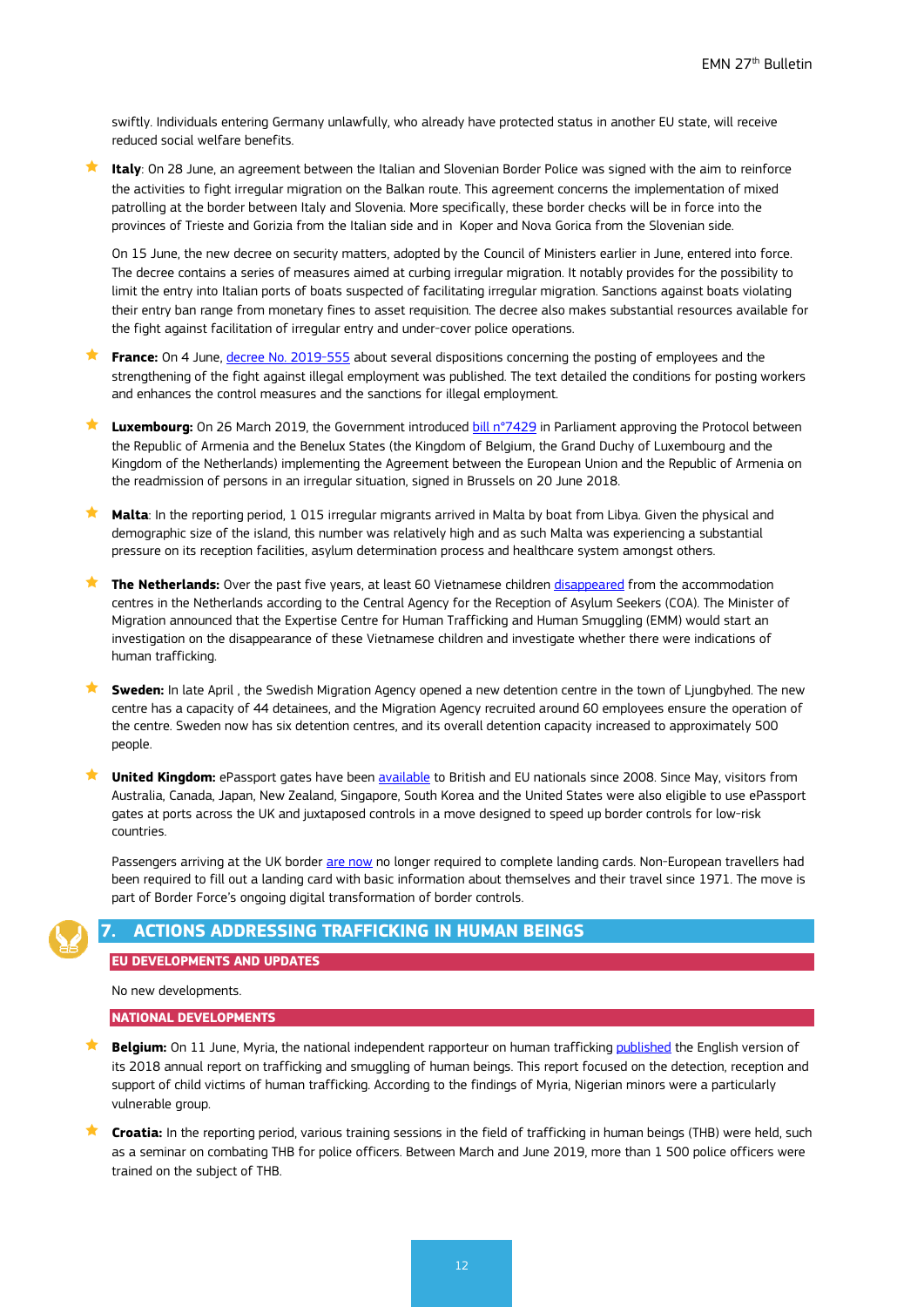**Cyprus:** On 10-13 June, the Group of Experts on Action against Trafficking in Human Beings (GRETA) of the Council of Europe visited Cyprus for the third evaluation round concerning trafficking in human beings and held meetings with the authorities and other relevant stakeholders. This evaluation round focused on trafficking victims' access to justice and effective remedies.

 **Latvia:** On 13-14 June, the last of the Working Group on trafficking in human beings in the Latvian Presidency of the Council of Baltic Sea States Presidency (CBSS) was chaired by a representative of the Ministry of Interior. The meeting of the Working Group was attended by delegated officials of all CBSS Member States.

On 24 April, the Information Centre for Newcomers organised a seminar "Marriages of convenience as a form of human trafficking in the region of the Baltic Sea States: trend, practices and their link to migration" in order to exchange experience with institutions and organisations working in the area of integration, as well as to ensure effective cooperation between institutions.

 **Greece:** On 17 May, the Parliamentary Committee on human trafficking and exploitation [was convened](https://www.hellenicparliament.gr/Vouli-ton-Ellinon/ToKtirio/Fotografiko-Archeio/?fbclid=IwAR2aahrJu6dZIf-GnwkIvvMMF-wbdcNkt18dCRhYeVFpxlCtDmGCcXpU2KE#780f11a8-5715-471f-b3fa-aa50010c69ad) to inform members of parliament on trafficking of minors. Representatives from State Agencies and NGOscontributed to this informative session.

In April, the Ministry of Foreign Affairs launched an initiative with the Greek Church to fight against Trafficking in Human Beings (THB). Collaboration in training sessions of clerics and raising awareness of the congregation were agreed. The project aimed to focus on reducing the demand for services or products supplied by victims of THB and on expanding the existing national referral mechanism network for the identification of presumed THB victims.

Training sessions on the National Referral Mechanism (NRM) and the standard operating procedures to be followed, took place in Reception & Identification Centers located in Greek islands. In April, the National Center for Social Solidarity, that managed the NRM, issued an [information leaflet](https://m.facebook.com/EKKA.org/photos/pcb.1105739919620995/1105737686287885/?type=3&source=49) on the Mechanism.

**Portugal:** Protocol between the Observatory on Trafficking in Human Beings and the International Organization for Migration/Migrant Protection and Assistance Division in the framework of contributing with data on Trafficking in Human Beings into the IOM's Counter Trafficking Data Collaborative (CTDC) – a Global Data Hub on Human Trafficking. The CTDC is the first global data hub on human trafficking with data contributed by organizations from around the world. Portugal, via the Observatory is one.

# <span id="page-12-0"></span>**8. EXTERNAL DIMENSION**

#### **EU DEVELOPMENTS AND UPDATES**

- $\bigstar$  On 14 June, the Council today [adopted](https://www.consilium.europa.eu/en/press/press-releases/2019/06/14/immigration-liaison-officers-council-adopts-new-rules-to-improve-coordination/) new rules to improve the functioning of the European network of immigration liaison officers and improve coordination. These new rules, *inter alia*, foresaw a stringer role for liaison officers in combating migrant smuggling and collecting information to assist third countries in preventing illegal migration flows and to support border management at the EU's external borders.
- On 21 May, the first joint operation of the European Border and Coast Guard Agency outside the EU wa[s launched](http://europa.eu/rapid/press-release_IP-19-2591_en.htm) and marked a new phase for border cooperation between the EU and its Western Balkans. Specifically, the Agency, in cooperation with the Albanian authorities, will deploy its staff and Albanian border guards at the Greek-Albanian border to strengthen border management and enhance security at the EU's external borders, in full agreement with all concerned countries.
- $\star$  On 10 April, the European Commissio[n published](http://www.europeanmigrationlaw.eu/documents/COM(2019)174_FacilityForRefugees-Turkey-3rdAnnualReport.pdf) its third annual report on the implementation of the Facility, showing solid results on EU support to refugees and host communities in Turkey. The Facility was launched in March 2016 and since then, numerous projects in the areas of humanitarian assistance, education, healthcare and socio-economic support were carried out. More than € 2 billion have been disbursed since March 2019.
- $\bigstar$  On 4 April, the European Commission announced further [support](https://ec.europa.eu/europeaid/news-and-events/eu-trust-fund-africa-eu1155-million-enhance-security-migrant-protection-and-job_en) to the Sahel countries in their efforts to enhance security, migrant protection and development projects. The new financial support will be provided under the framework of the EU Emergency Trust Fund for Africa. In particular, the European Commission adopted five new programmes and three top-ups of current programmes worth  $\epsilon$  115.5 million.

### **NATIONAL DEVELOPMENTS**

**★ Czech Republic:** In April, the MEDEVAC programme deployed three medical teams to Jordan. The teams were specialised in pediatric heart surgery, ophthalmology and traumatology.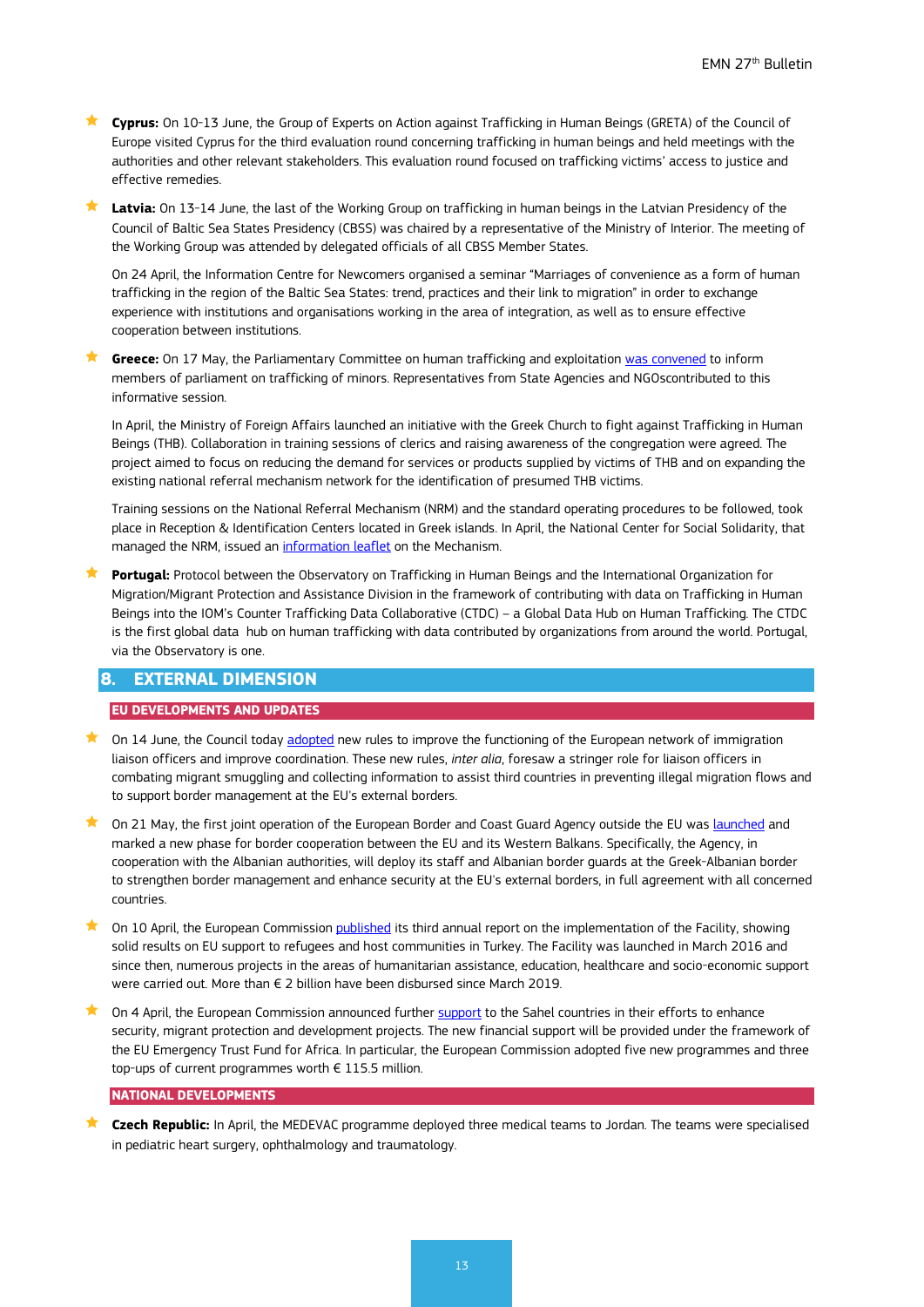The very first reconnaissance mission to Ghana took place in June. The purpose of the reconnaissance mission was to identify partner hospitals and local needs as well as initiate cooperation between the Czech medical teams and their Ghanaian partners. The reconnaissance mission will be followed by a medical mission, the estimated time frame being autumn 2019.

On 1 April 2019, the Czech Government approved a donation in the amount of CZK 25 million for Northern Macedonia. Under the programme of the Ministry of the Interior Aid in Place, funds will be used to purchase and restore special vehicles and other technical equipment for border control on the Western Balkan migration route.

<span id="page-13-0"></span>In May, two Prague hospitals hosted trainees from Ukraine specialised in the fields of physiotherapy and ergotherapy. These fields are still almost absent in Ukraine and are not accessible to low income patients.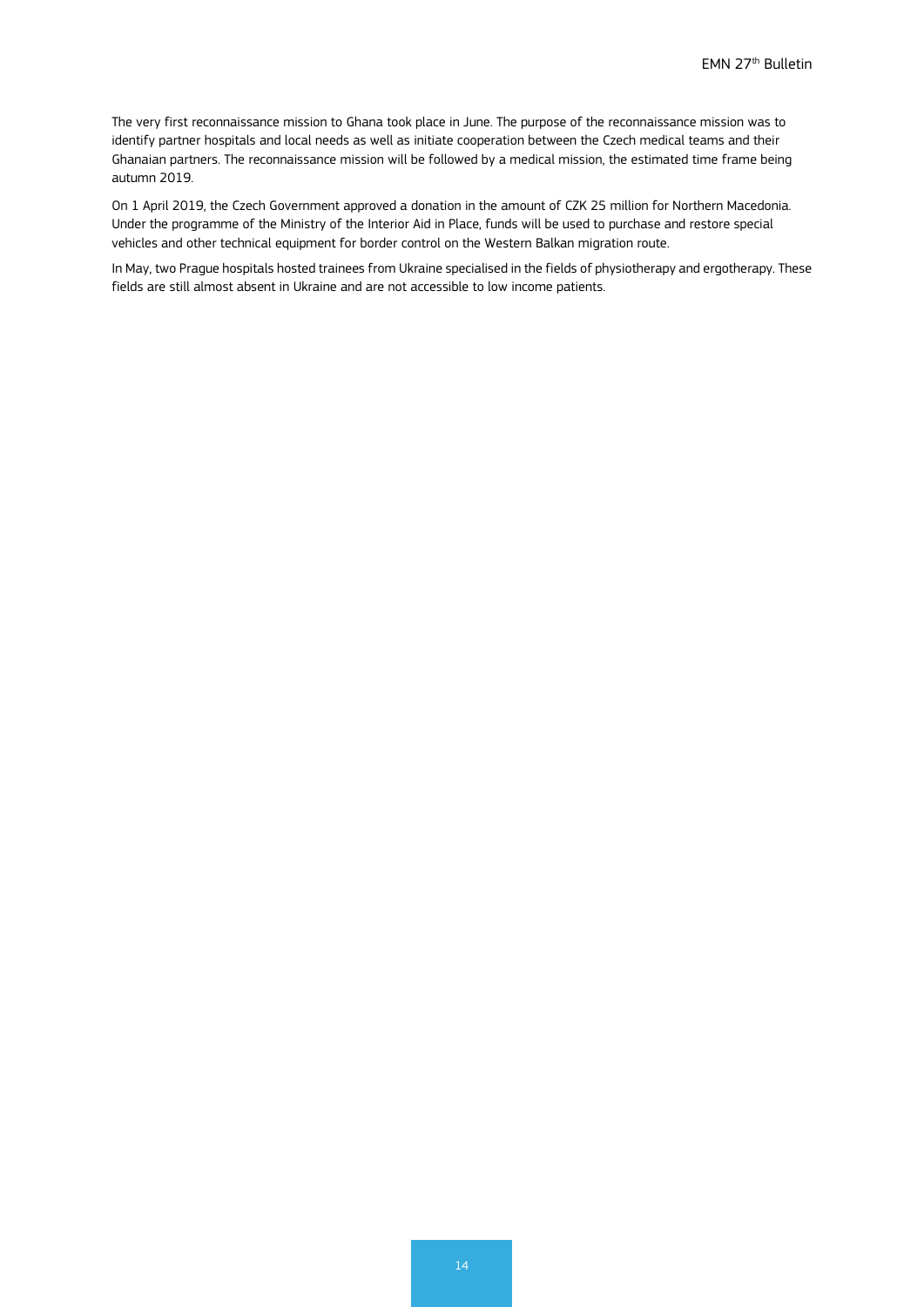# **ANNEX: EU & COMPLEMENTARY STATISTICS, ADDITIONAL INFORMATION, OTHER EMN OUTPUTS AND UPCOMING EVENTS**



**Figure 1a: Asylum applications in the EU-28, January 2018 – April 2019.**

*Source: Eurosta[t \[migr\\_asyappctzm\],](http://appsso.eurostat.ec.europa.eu/nui/show.do?dataset=migr_asyappctzm&lang=en) total asylum applicants, extracted on 16 July 2019.*

**Figure 1b: First time asylum applicants and subsequent applicants (together, total asylum applicants) in the EU-28 and Norway, Q1 2019 (quarterly data)**



*Source: Eurostat [\[migr\\_asyappctzm\],](http://appsso.eurostat.ec.europa.eu/nui/show.do?dataset=migr_asyappctzm&lang=en) accessed on 16 July 2019..*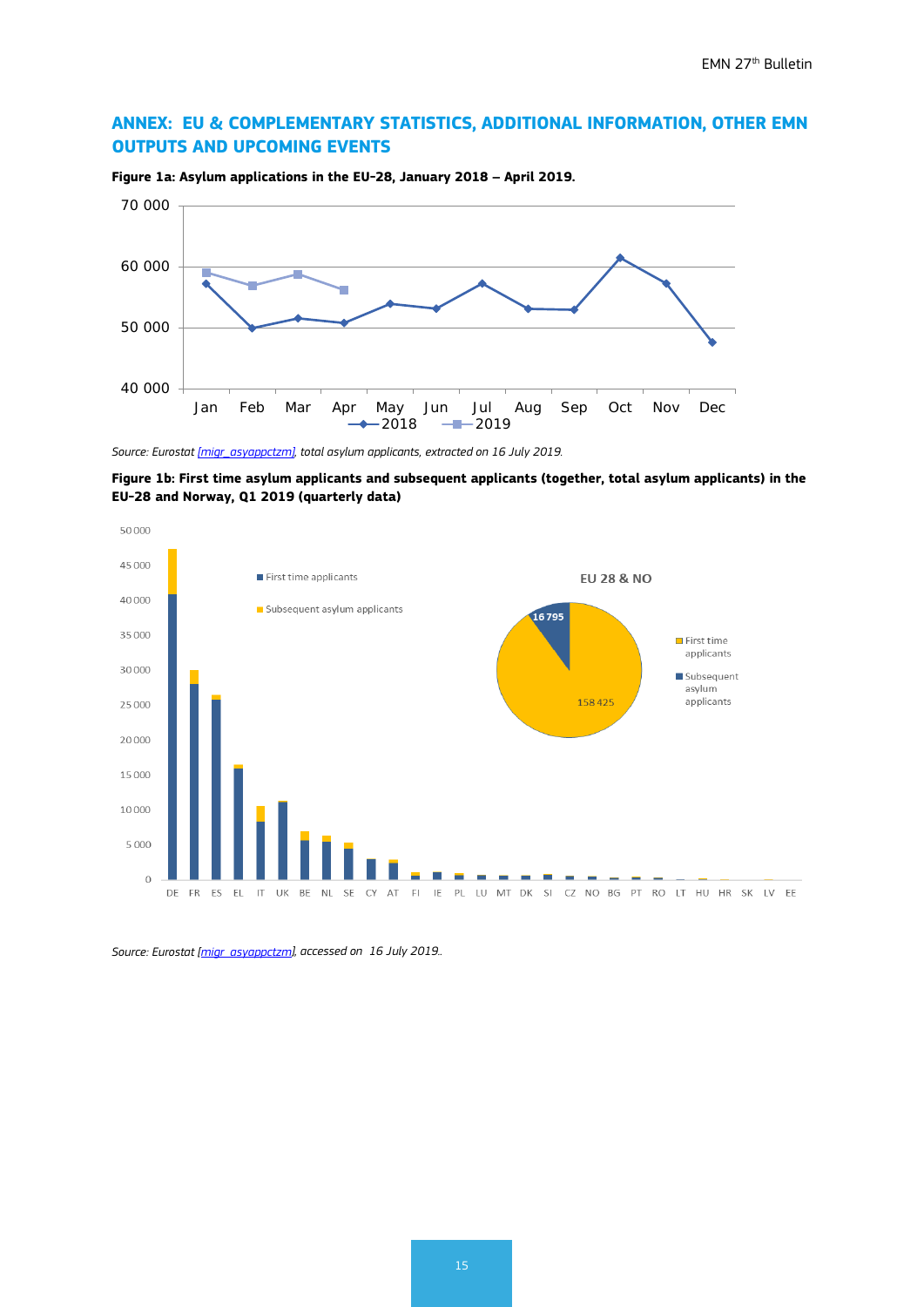

#### **Figure 2: First instance asylum decisions in EU-28 and Norway for non-EU citizens, Q1 2019**

*Source: Eurostat [\[migr\\_asydcfstq\]](http://appsso.eurostat.ec.europa.eu/nui/submitViewTableAction.do), accessed on 16 Jul 2019.*

# **Latest available national statistics**

- **Estonia:** In April, the Ministry of the Interior in cooperation with the EMN Estonia published an Overview of Estonian Migration Statistics 2014-2018. The document is also available in **English**.
- **France:** On 12 June, the Directorate General for Foreign Nationals in France of the Ministry of the Interior presented the annual statistics on migration, asylum, return and the acquisition of French nationality for 2018.

# **Updates on EU legislation transposition**

No relevant developments.

#### **Other EMN outputs and past/upcoming events (see also the EMN website)**

- **Czech Republic**: The Czech National Contact Point of the European Migration Network (EMN), attending the 15th anniversary of EU membership on 9 May 2019, took part in the Concert for Europe on Střelecký Island in Prague. During this event, the representatives from EMN and the Ministry of the Interior of the Czech Republic aimed to bring the asylum and migration agenda closer to the public and inform about the current situation.
- **Poland**: On 3-4 June, the Polish National Contact Point of the European Migration Network organised the national conference "Cooperation with third countries in fight against smuggling and trafficking on human beings" which was held in Poland, Warsaw in the Ministry of Interior and Administration premises.
- **Portugal:** The EMN co-funded Report on Immigration, Borders and Asylum (RIFA) 2018, an exhaustive and broad statistical report on last year's migration within the Portuguese territory, was presented by the PT EMN NCP Coordinator.
- **Slovak Republic:** EMN Slovakia is organising the 7th Educational Seminar on Migration entitled *Impacts and Opportunities of International Migration* to be held in Bratislava on 20-22 August 2019. The Seminar will welcome international experts who will be lecturing on the following topics: politics and migration; how and why people decide to migrate; good governance as a way forward in migration and migration in urbanizing world.

The event targets mainly professionals from the Slovak public administration and non-profit organisations, research institutions and academia who deal with or are interested in topics of migration and international protection. The seminar is also aimed at representatives of EMN National Contact Points from other EU Member States and Norway. More up-todate information can be found on the webpage [www.emnseminar.sk.](http://www.emnseminar.sk/)